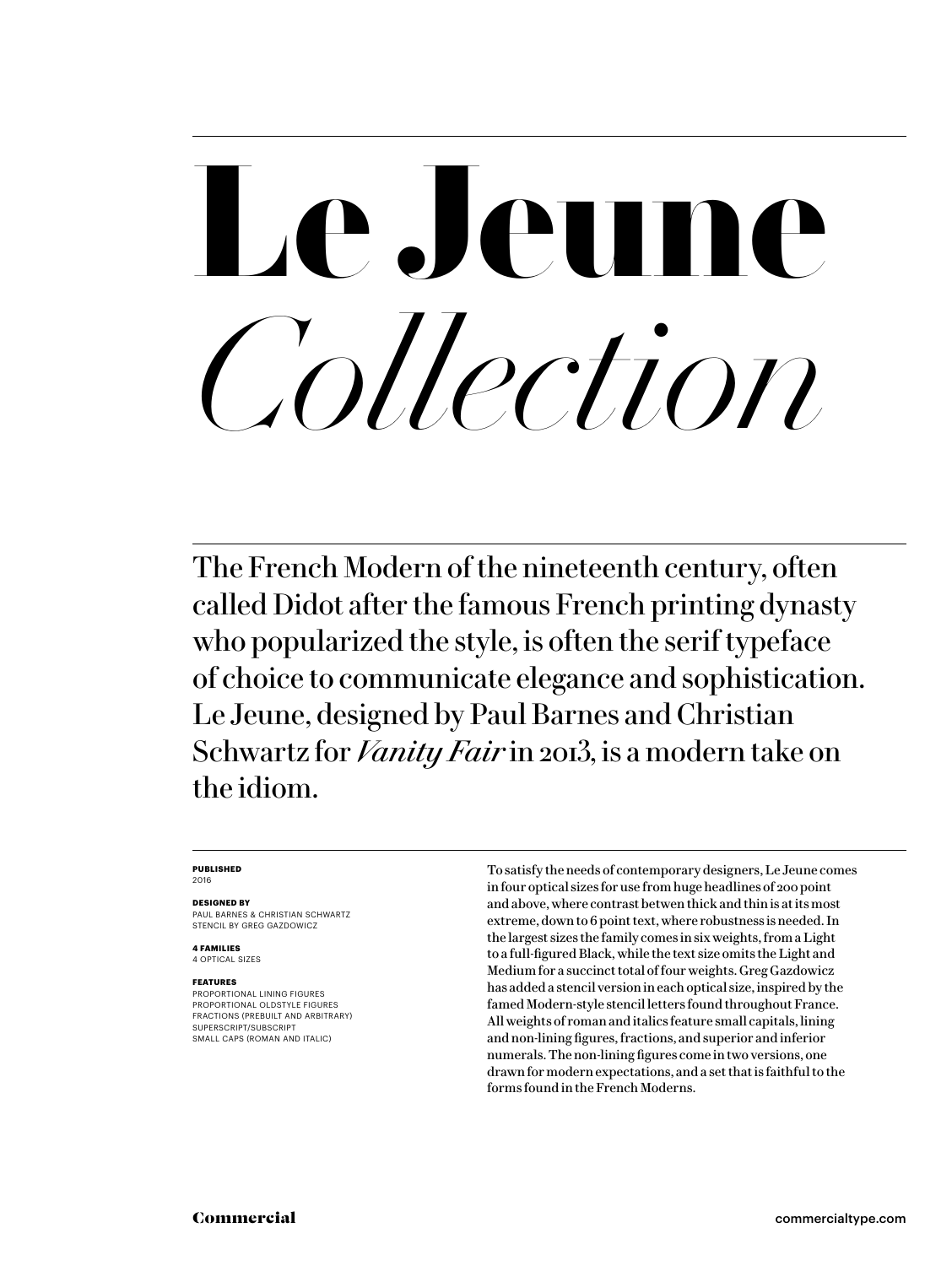| RECOMMENDED MINIMUM & MAXIMUM SIZES |                                                                                                                                                                                                                                                               |
|-------------------------------------|---------------------------------------------------------------------------------------------------------------------------------------------------------------------------------------------------------------------------------------------------------------|
| TEXT, 8-18 PT                       | THE ENGLISH EAST INDIA COMPANY was established in 1600 and granted a Royal Charter<br>by Queen Elizabeth. In their first four voyages in which they<br>fitted out for India, their central provinces were for<br>cotton, silk, and opium. In 1648 they banded |
| DECK, 18 - 40 PT                    | Even after several mishaps some by way of<br>The malice of the Dutch East India Co<br>And through other calamities they<br><b>CARRIED ON FOR DECADES</b>                                                                                                      |
| POSTER, 40-96 PT                    | Successful trade<br>Confirmed                                                                                                                                                                                                                                 |
| HAIRLINE, 100 PT+                   | 7<br>IVIN PVN                                                                                                                                                                                                                                                 |
|                                     | RUV                                                                                                                                                                                                                                                           |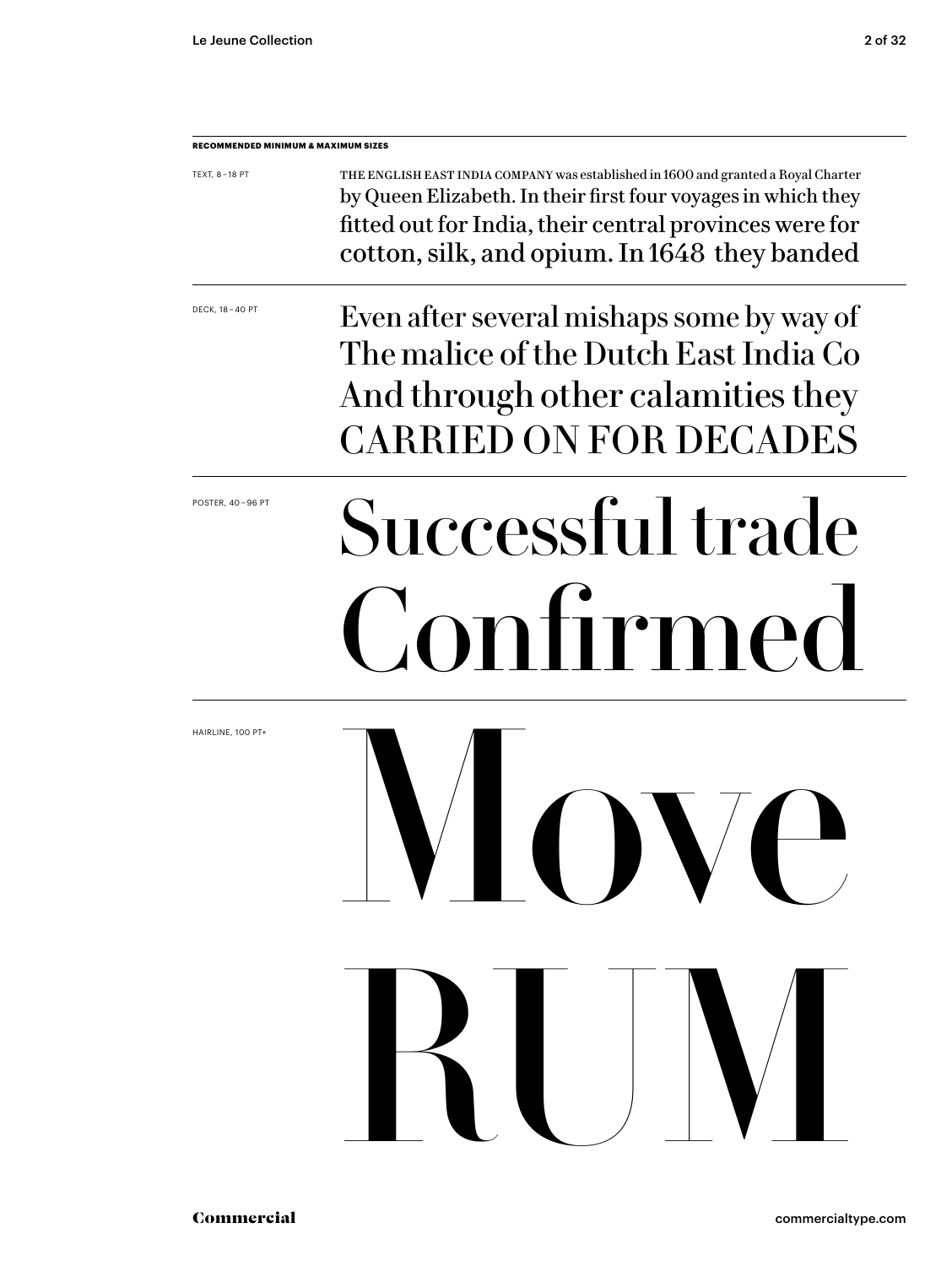# **Le Jeune**  *Hairline*

Named for Parisian typefounder and punchcutter Joseph Molé Le Jeune, a contemporary of the Didot family, Le Jeune blends the precision of French neoclassical types with a more contemporary enlarged x-height and round, sharp ball terminals from the Anglo-American tradition.

### **PUBLISHED**

2016

### **DESIGNED BY**

PAUL BARNES & CHRISTIAN SCHWARTZ STENCIL BY GREG GAZDOWICZ

**14 STYLES** 7 WEIGHTS W/ ITALICS

### **FEATURES**

PROPORTIONAL LINING FIGURES PROPORTIONAL OLDSTYLE FIGURES FRACTIONS (PREBUILT AND ARBITRARY) SUPERSCRIPT/SUBSCRIPT SMALL CAPS (ROMAN AND ITALIC)

Le Jeune Hairline is intended for the largest display sizes, 100 point and above, where its delicate hairlines can best express their extreme elegance. This family is based primarily on the showings in the famed broadsheet specimen Molé Le Jeune produced in 1819. Molé's foundry was bought out by E. Tarbé around 1834, who also acquired the Firmin Didot & fils foundry around 1837 and later renamed the operation the 'Fonderie générale'. By the 1910s Molé's punches had ended up in the hands of the Peignot & fils typefoundry, who kept his types available, though they were incorrectly labelled as "Didot". In both roman and italic, Le Jeune is characterized by crispness and beauty. Though its vertical proportions and ball terminals differ significantly from Le Jeune's model, the spirit of the original comes through in the grace of the romans and the exuberance of the italics.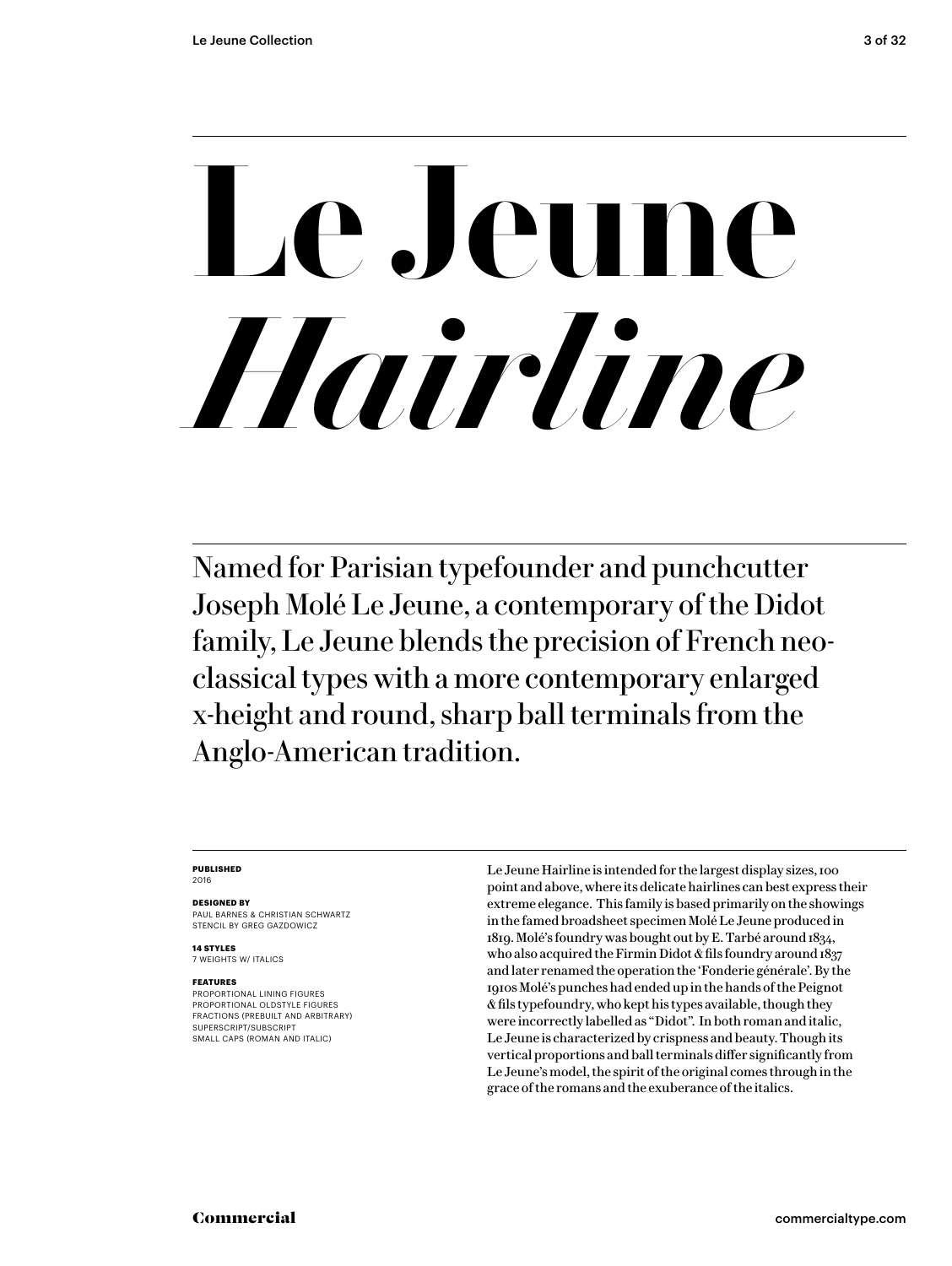# $\bigsqcup$ Sighted LE JEUNE HAIRLINE LIGHT, 140 PT



LE JEUNE HAIRLINE LIGHT ITALIC, 140 PT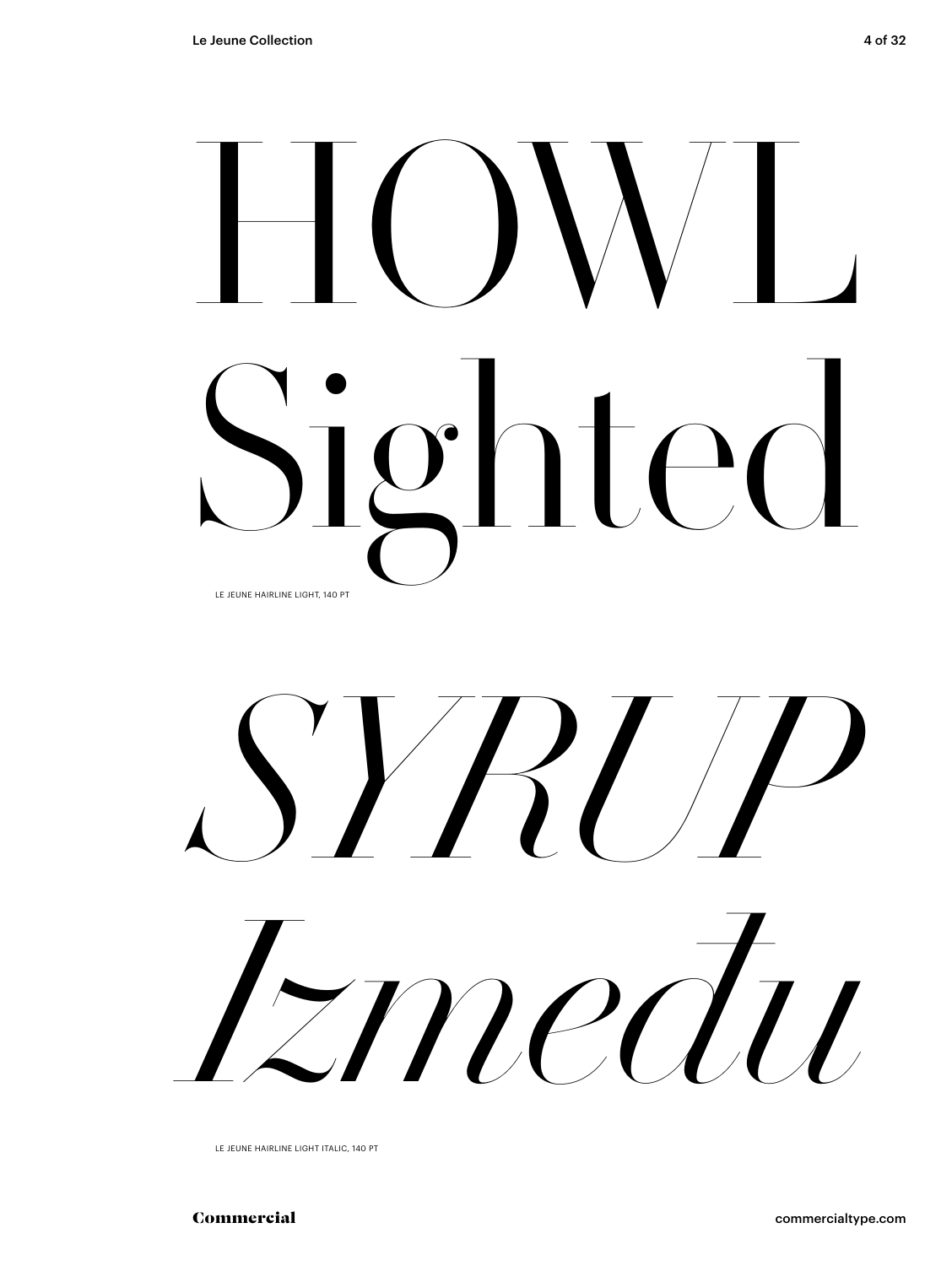# CIDER Merino

LE JEUNE HAIRLINE REGULAR, 140 PT



LE JEUNE HAIRLINE REGULAR ITALIC, 140 PT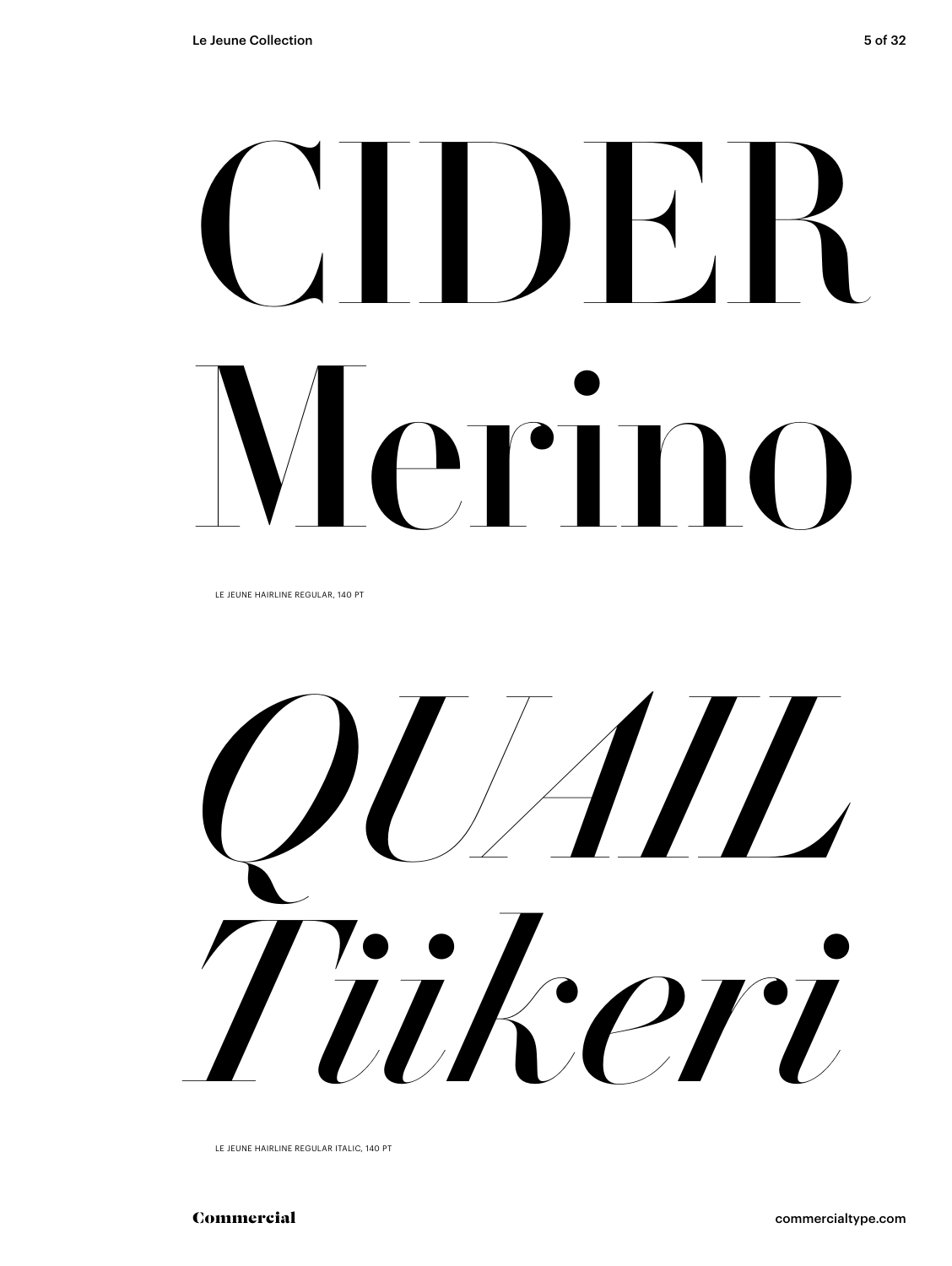# BRISK Origini LE JEUNE HAIRLINE MEDIUM, 140 PT [ALTERNATE K]

*GAINS Power*

LE JEUNE HAIRLINE MEDIUM ITALIC, 140 PT [ALTERNATE w]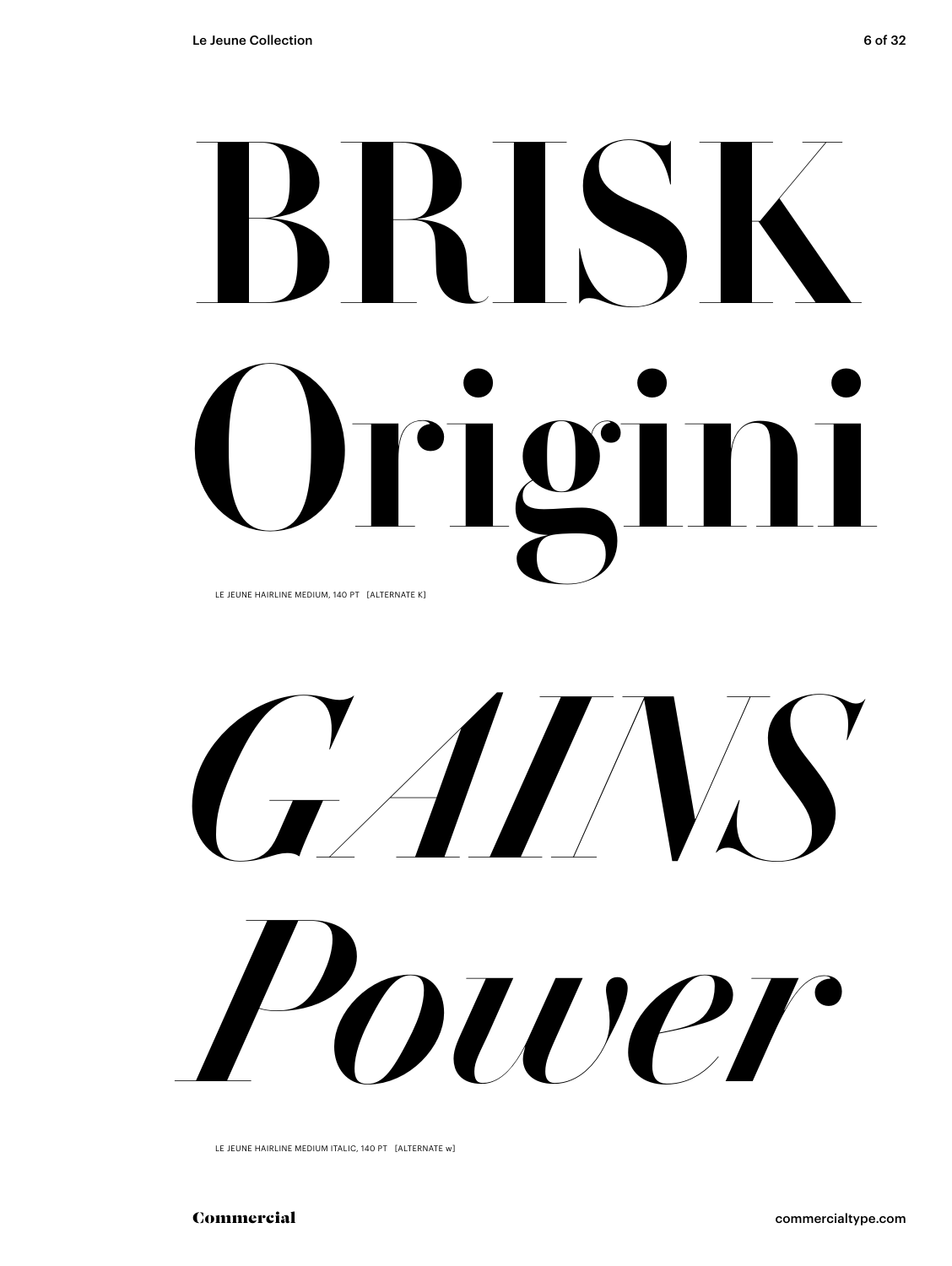LE JEUNE HAIRLINE SEMIBOLD, 140 PT

*DEUX Rzeką*

LE JEUNE HAIRLINE SEMIBOLD ITALIC, 140 PT [ALTERNATE z]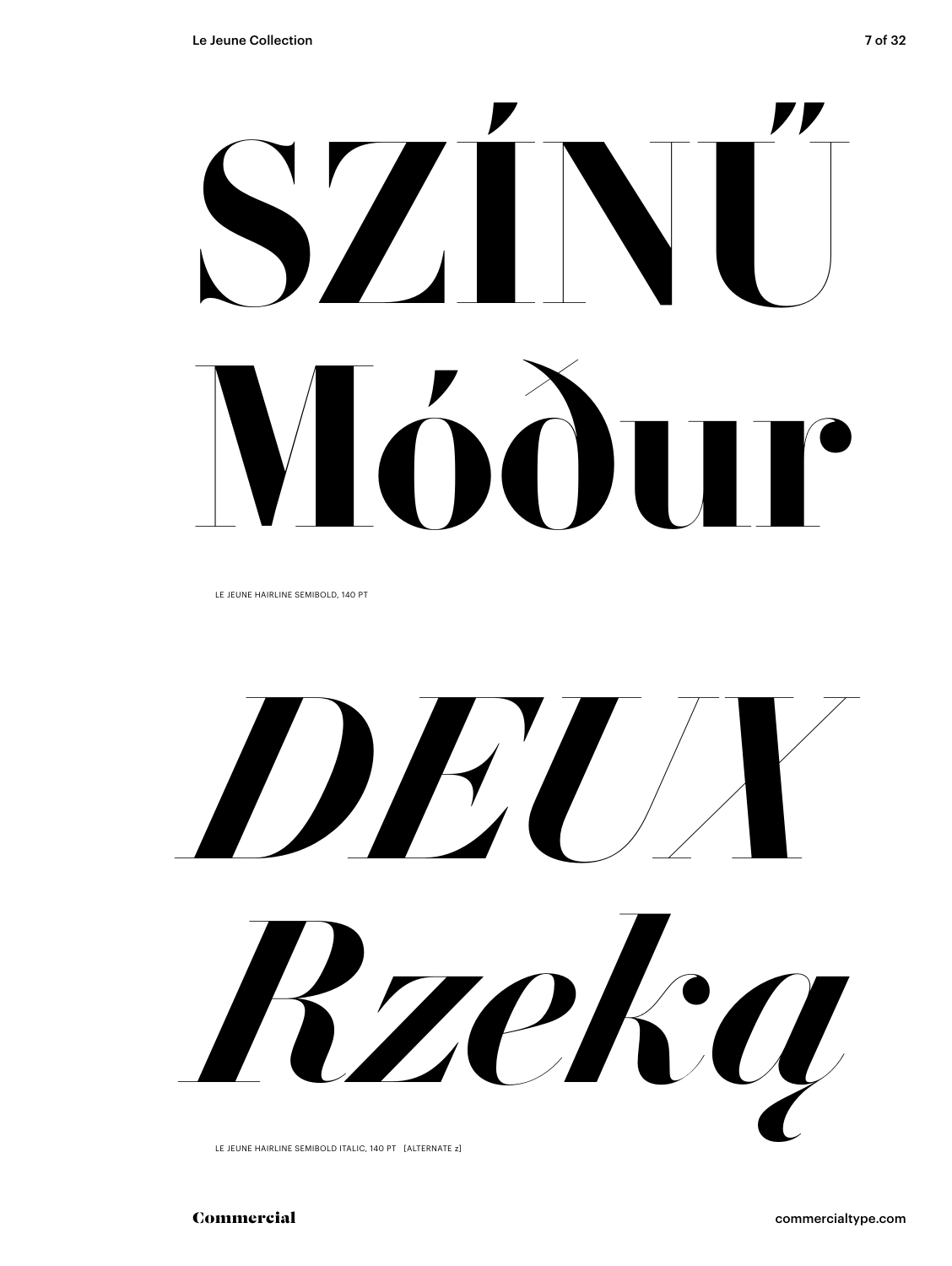# **ÆSER Særlig** LE JEUNE HAIRLINE BOLD, 140 PT [ALTERNATE g]



LE JEUNE HAIRLINE BOLD ITALIC, 140 PT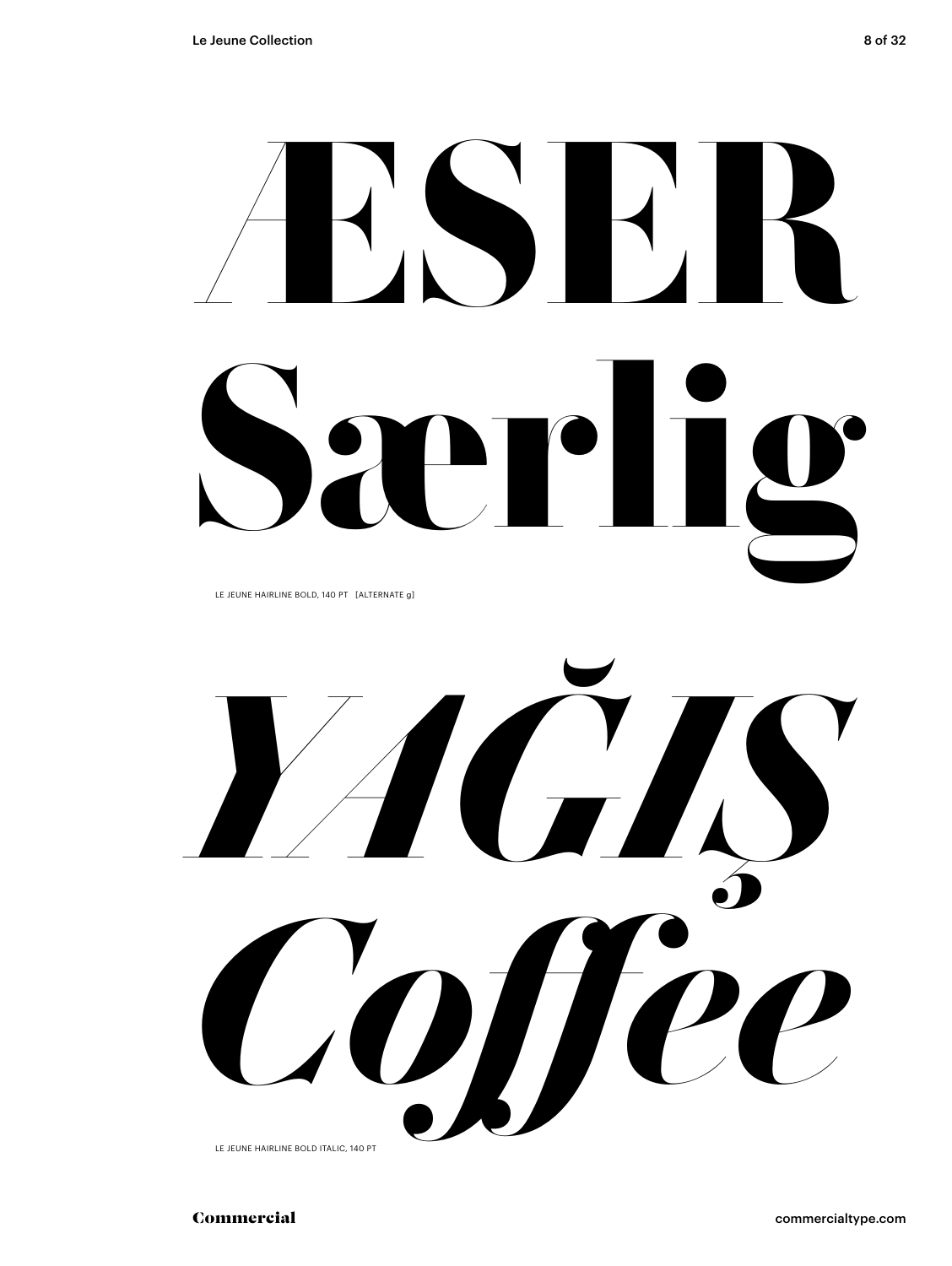FĽAŠI LPÖB6

LE JEUNE HAIRLINE BLACK, 140 PT



LE JEUNE HAIRLINE BLACK ITALIC, 140 PT [ALTERNATE C]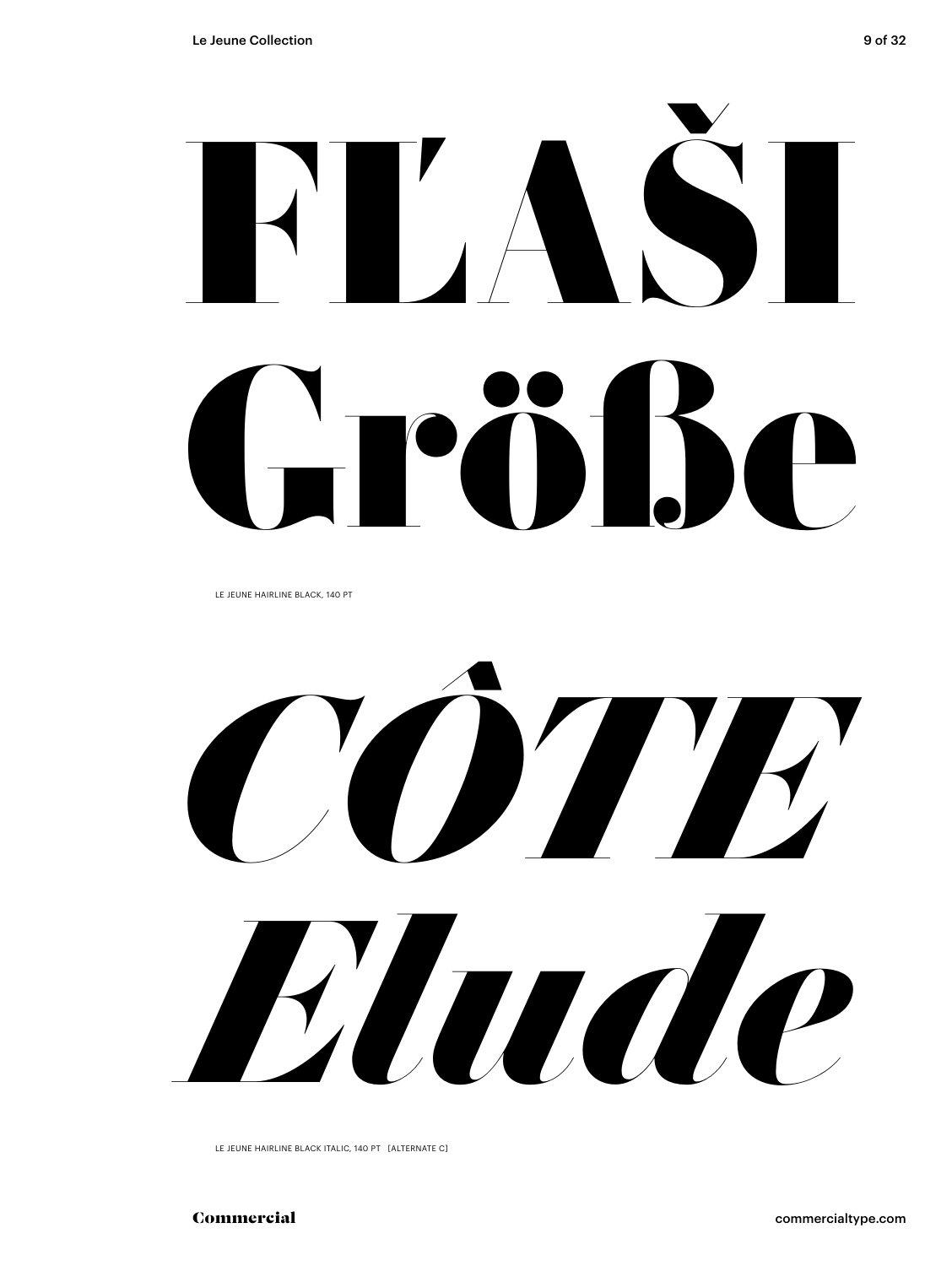# KILOS Sépare LE JEUNE HAIRLINE STENCIL, 140 PT

# *RIJST Joiner*

LE JEUNE HAIRLINE STENCIL ITALIC, 140 PT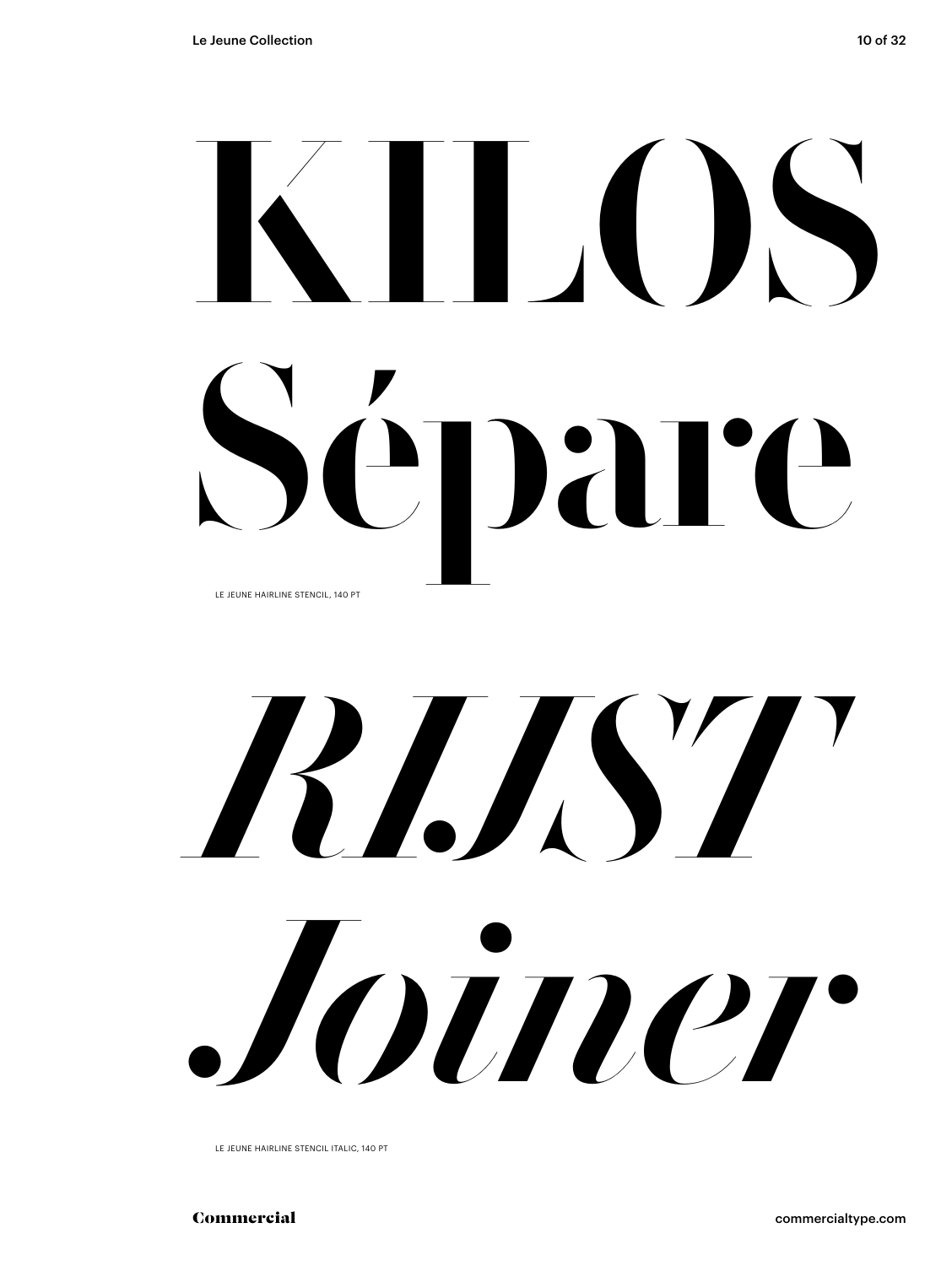# **Le Jeune** *Poster*

Le Jeune, originally designed by Commercial Type partners Paul Barnes and Christian Schwartz for *Vanity Fair*, is a modern adapation of the French Modern popularized by the Didot family. Where the French Moderns typically feature soft teardrop forms, Le Jeune features sharp, round ball terminals more typical of British and American moderns.

### **PUBLISHED** 2016

### **DESIGNED BY**

PAUL BARNES & CHRISTIAN SCHWARTZ STENCIL BY GREG GAZDOWICZ

**14 STYLES** 7 WEIGHTS W/ ITALICS

### **FEATURES**

PROPORTIONAL LINING FIGURES PROPORTIONAL OLDSTYLE FIGURES FRACTIONS (PREBUILT AND ARBITRARY) SUPERSCRIPT/SUBSCRIPT SMALL CAPS (ROMAN AND ITALIC)

Le Jeune Poster is the most flexible display size, intended for use between 40 and 96 point. In both roman and italic, Le Jeune is characterized by crispness and beauty. Though its vertical proportions and ball terminals differ significantly from Le Jeune's model, the spirit of the original comes through in the grace of the romans and the exuberant spirit of the italics. Though initially intended for magazines and editorial design, Le Jeune is well suited to graphic, book and corporate design where modern elegance is a requirement.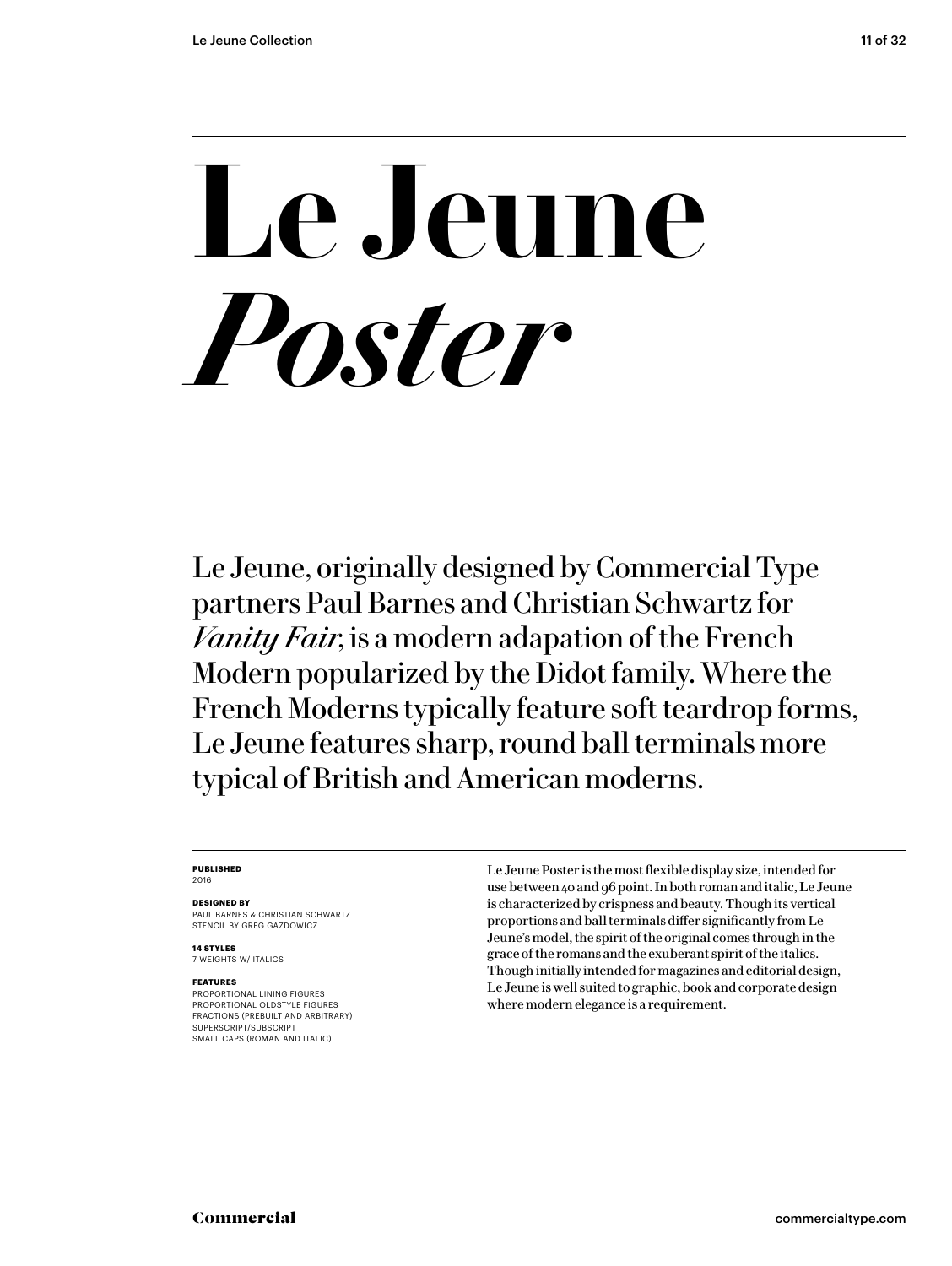

LE JEUNE POSTER LIGHT, 70 PT

*DOGMÁTICA Hallucinatory*

LE JEUNE POSTER LIGHT ITALIC, 70 PT

# BEZOEKERS Zahlenmäßige

LE JEUNE POSTER REGULAR, 70 PT



LE JEUNE POSTER REGULAR ITALIC, 70 PT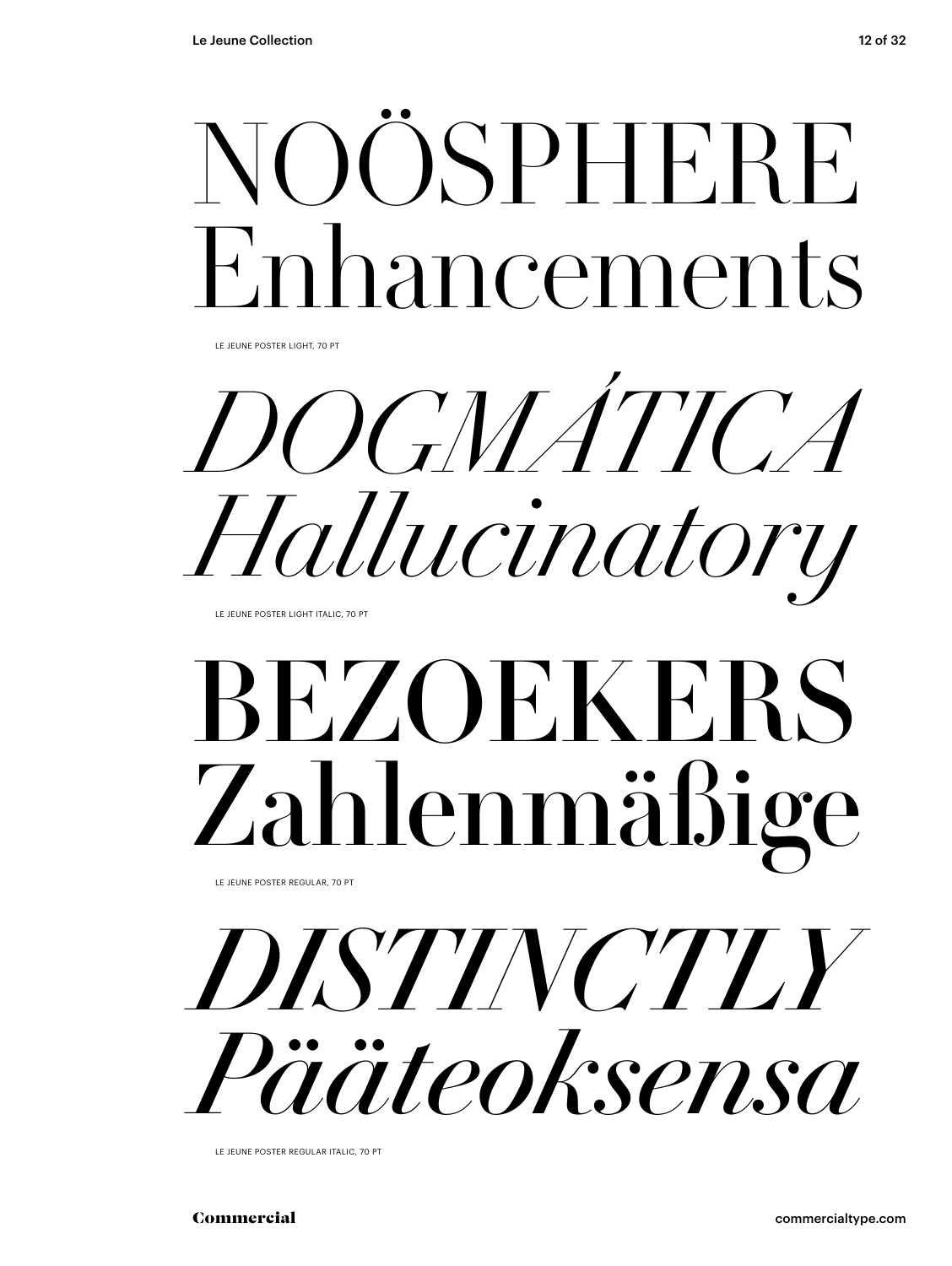

LE JEUNE POSTER MEDIUM, 70 PT

*KLUCZOWE Förstklassiga*

LE JEUNE POSTER MEDIUM ITALIC, 70 PT [ALTERNATE g k]

### **TEOLOGICA Registrazioni** LE JEUNE POSTER SEMIBOLD, 70 PT [ALTERNATE g]



*COGNITIVE Marketplace*

LE JEUNE POSTER SEMIBOLD ITALIC, 70 PT [ALTERNATE C]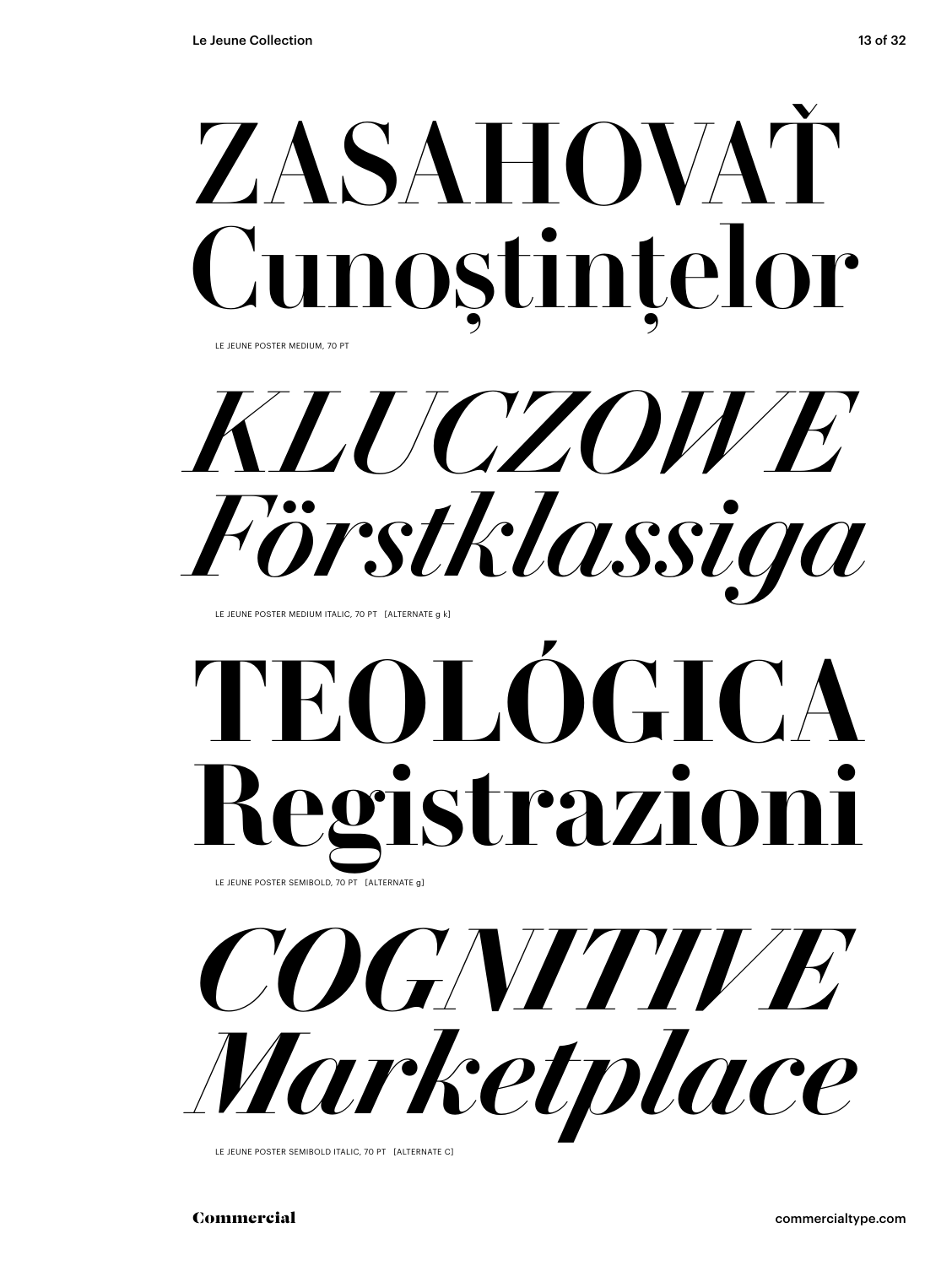

LE JEUNE POSTER BOLD, 70 PT

*FROMAGES Revitalizing*

LE JEUNE POSTER BOLD ITALIC, 70 PT [ALTERNATE v z]

# **ASTVE**H Erschließen

LE JEUNE POSTER BLACK, 70 PT



LE JEUNE POSTER BLACK ITALIC, 70 PT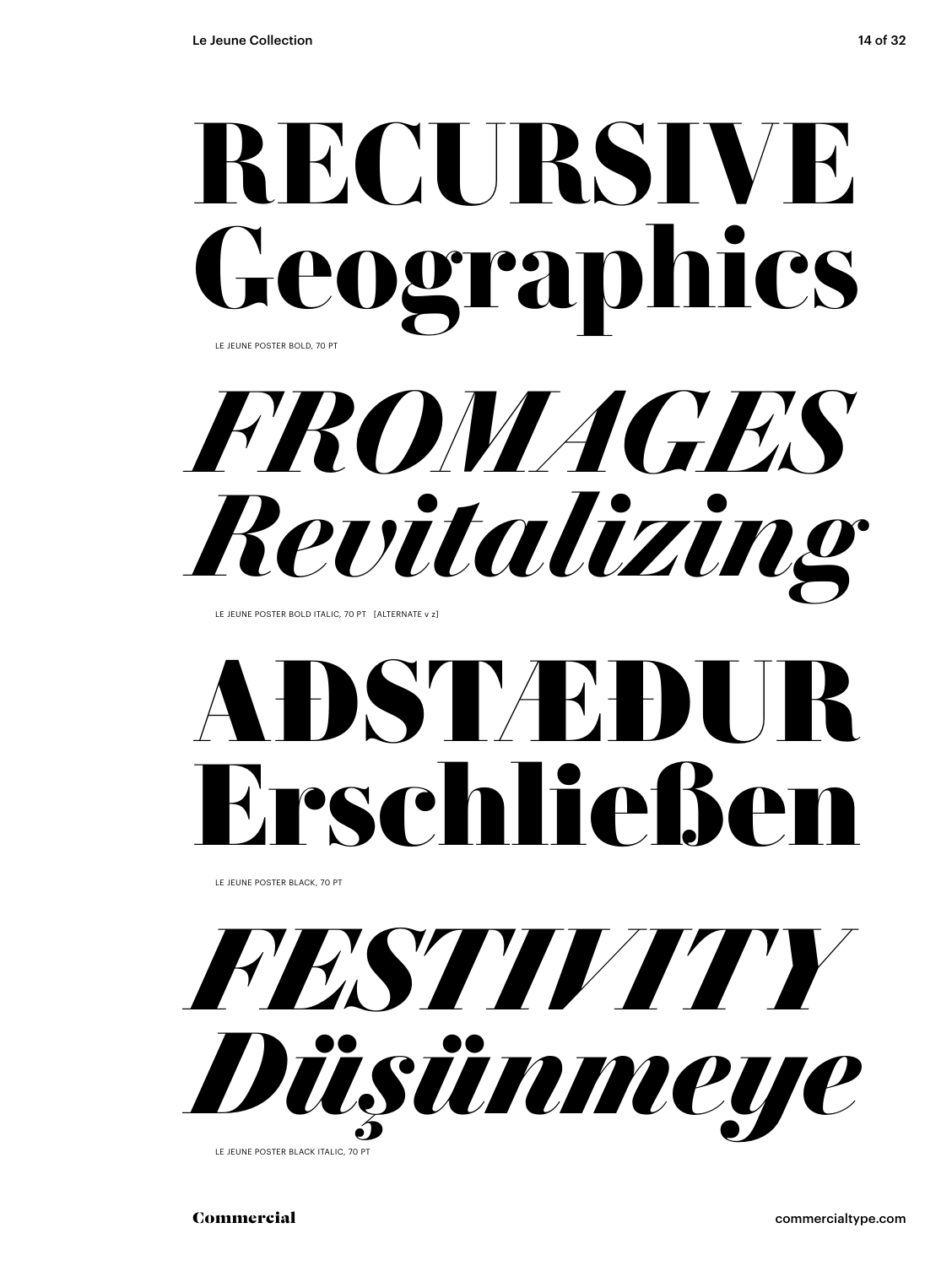### OFICJALNIE Paleographer LE JEUNE POSTER STENCIL, 70 PT [CUT ALTERNATE J a g r]



LE JEUNE POSTER STENCIL ITALIC, 70 PT [ALTERNATE C]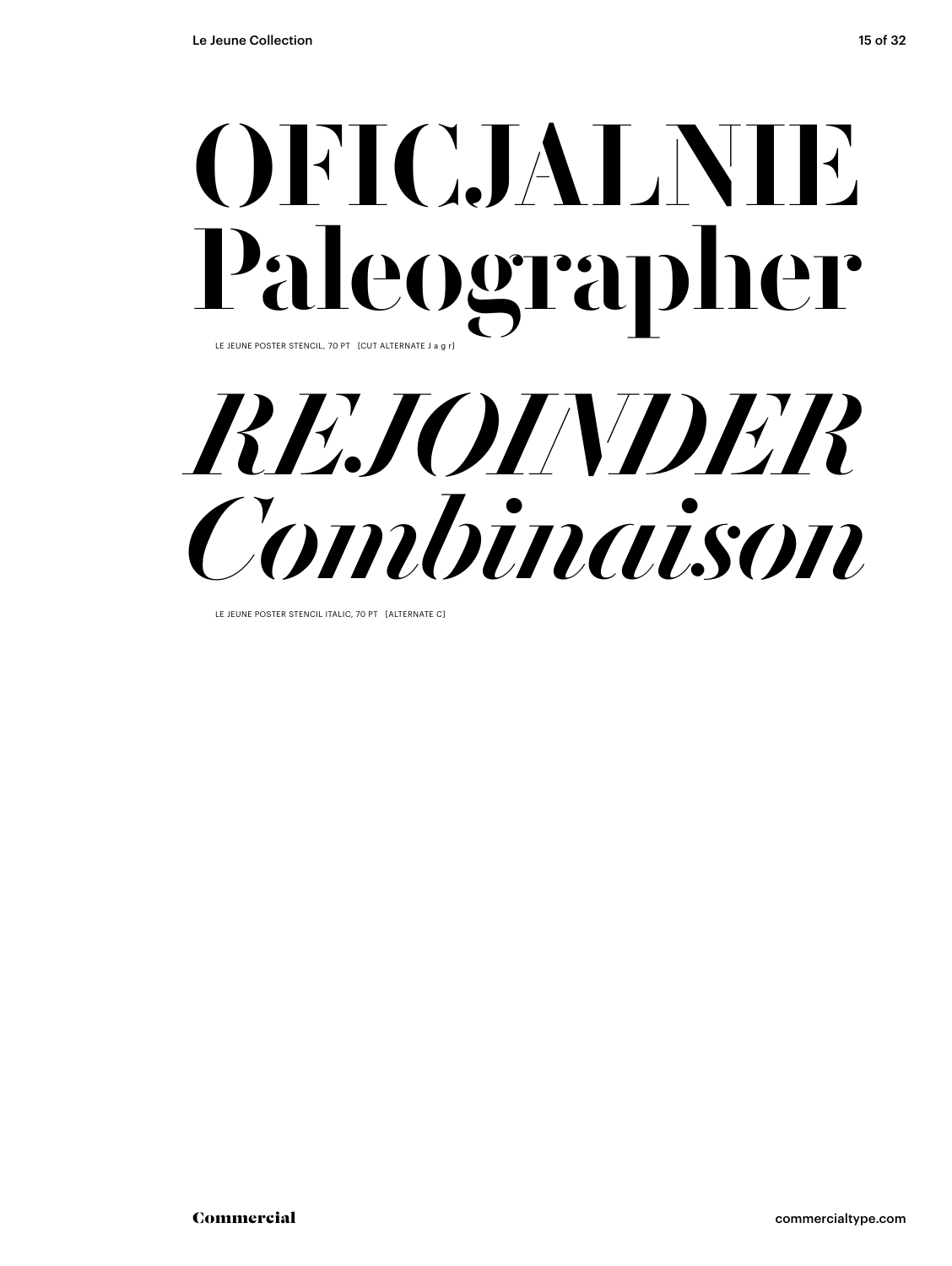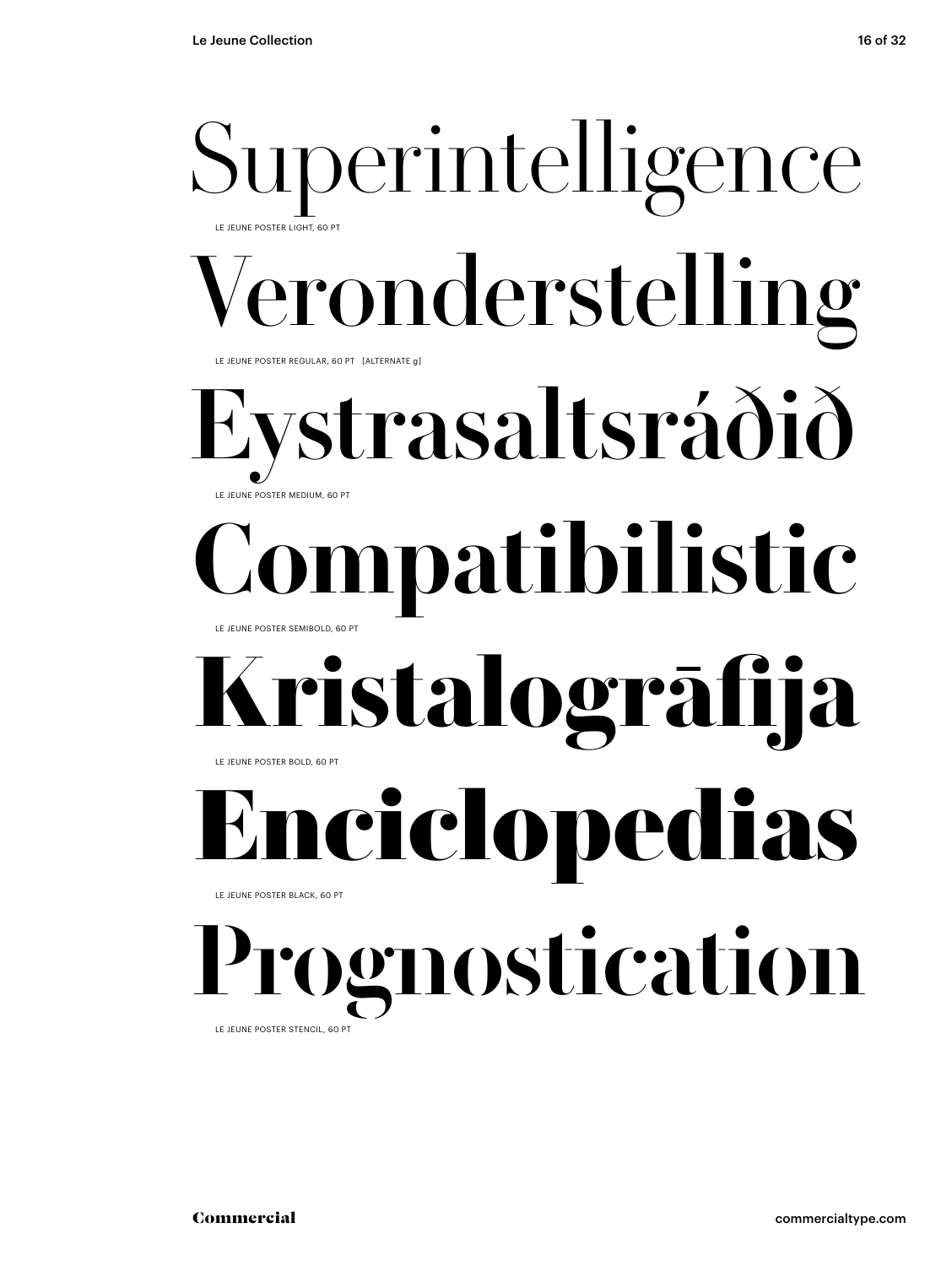*Geschwindigkeit*

LE JEUNE POSTER LIGHT ITALIC, 60 PT

*Caractéristique*

LE JEUNE POSTER REGULAR ITALIC, 60 PT



LE JEUNE POSTER MEDIUM ITALIC, 60 PT



LE JEUNE POSTER SEMIBOLD ITALIC, 60 PT [ALTERNATE v]



LE JEUNE POSTER BOLD ITALIC, 60 PT



LE JEUNE POSTER BLACK ITALIC, 60 PT



LE JEUNE POSTER STENCIL ITALIC, 60 PT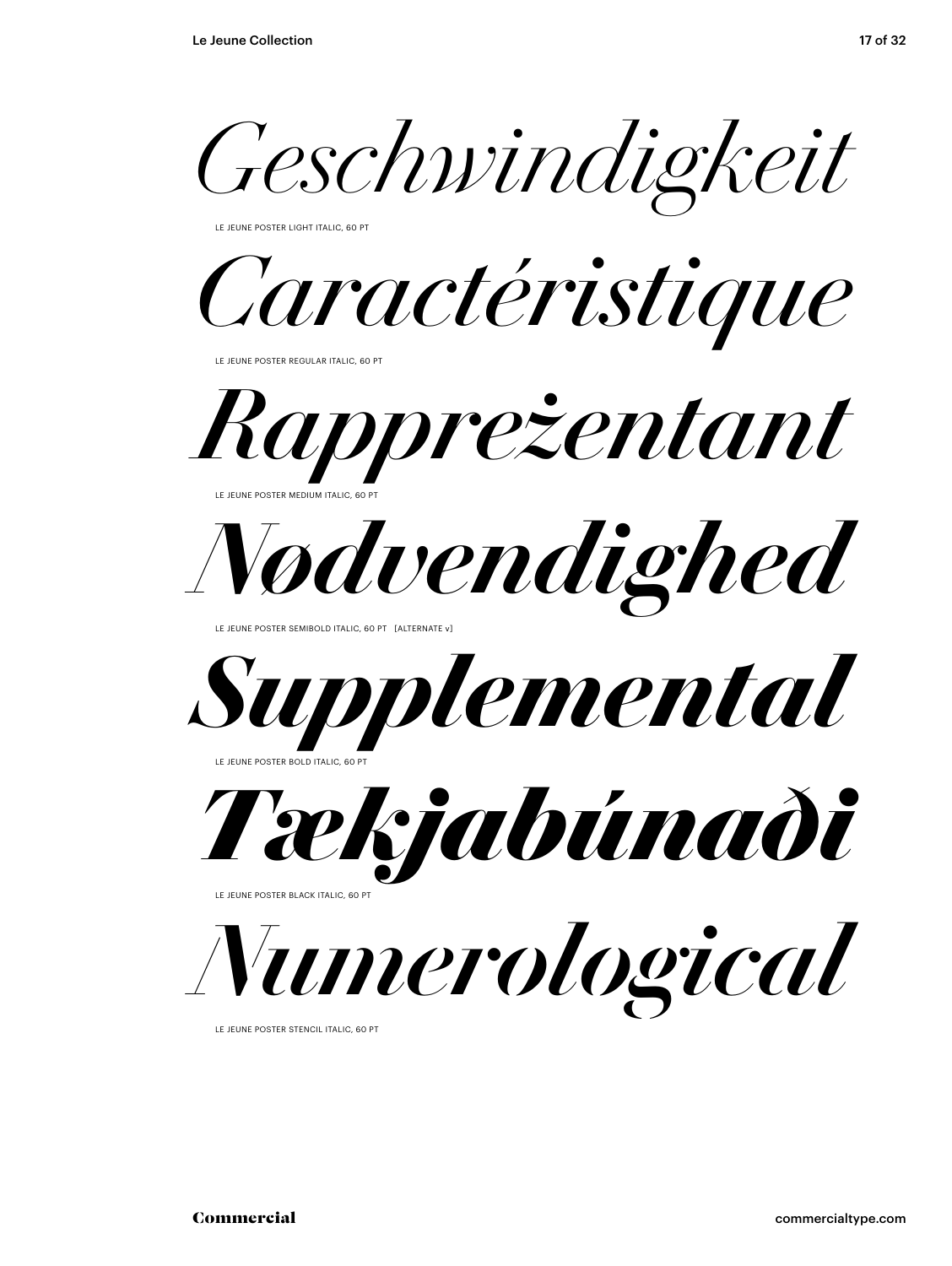## **Le Jeune** *Deck*

The French Modern of the nineteenth century, often called Didot after the famous French printing dynasty who popularized the style, is often the genre of choice to communicate elegance and sophistication. Le Jeune, designed by Paul Barnes and Christian Schwartz for *Vanity Fair* in 2013, is a modern adapation of the idiom.

### **PUBLISHED**

2016

### **DESIGNED BY**

PAUL BARNES & CHRISTIAN SCHWARTZ STENCIL BY GREG GAZDOWICZ

**14 STYLES** 7 WEIGHTS W/ ITALICS

### **FEATURES**

PROPORTIONAL LINING FIGURES PROPORTIONAL OLDSTYLE FIGURES FRACTIONS (PREBUILT AND ARBITRARY) SUPERSCRIPT/SUBSCRIPT SMALL CAPS (ROMAN AND ITALIC)

Le Jeune Deck is intended for small display typography such as subheads, pullquotes, and decks, between 18 and 40 point. While many digital adaptations of the French Modern exist, few if any have explicitly referenced Molé Le Jeune's italic, truly one of the most distinct and beautiful variants of the italic produced during this era. Its idiosyncrasies have been preserved in this contemporary interpretation: in addition to its uncommonly steep angle, it features distinct letterforms such as the sharp lowercase *v* and *w.*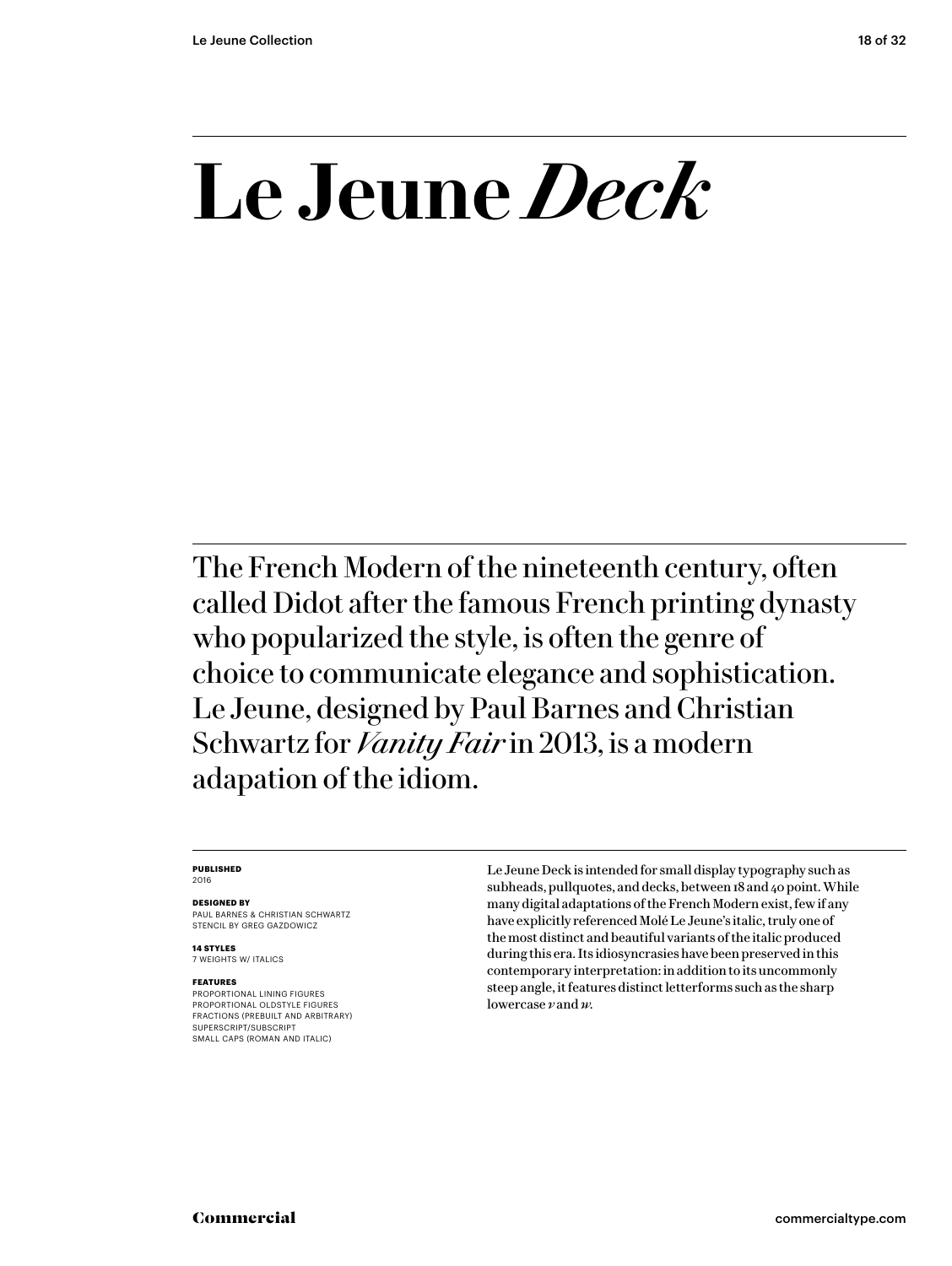THE NEW £10 NOTE PRINTED IN 2018 Den græske madkultur har kun ændret sig *OBROČ SESTAVLJAJO PRAŠNI DELCI Bevestiging van het principe van objecten* LE JEUNE DECK LIGHT, LIGHT ITALIC, 24 PT

### LOOK AT THE EDGE OF THE EARTH Tank für 890.764 Liter Raketentreibstoff *AFIN D'ÉCONOMISER DE L'ÉNERGIE Un único examen de español para todo*

LE JEUNE DECK REGULAR, REGULAR ITALIC, 24 PT [PROPORTIONAL OLDSTYLE FIGURES, ALTERNATE C]

WORSHIP AT THE ALTAR OF IDEAS Mart sayısı ile yayın dünyasına veda etti *ITS UNIQUE ORBITAL RESONANCE Awarded a Velvet Ribbon in late 2001*

LE JEUNE DECK MEDIUM, MEDIUM ITALIC, 24 PT [ALTERNATE v w]

**DOPO 170 ORE DAL LANCIO DELLA Example of embargo & remonstration** *DECIDEDLY ECCENTRIC STYLING Multe aspecte ale civilizației grecești* 

LE JEUNE DECK SEMIBOLD, SEMIBOLD ITALIC, 24 PT [ALTERNATE g 1]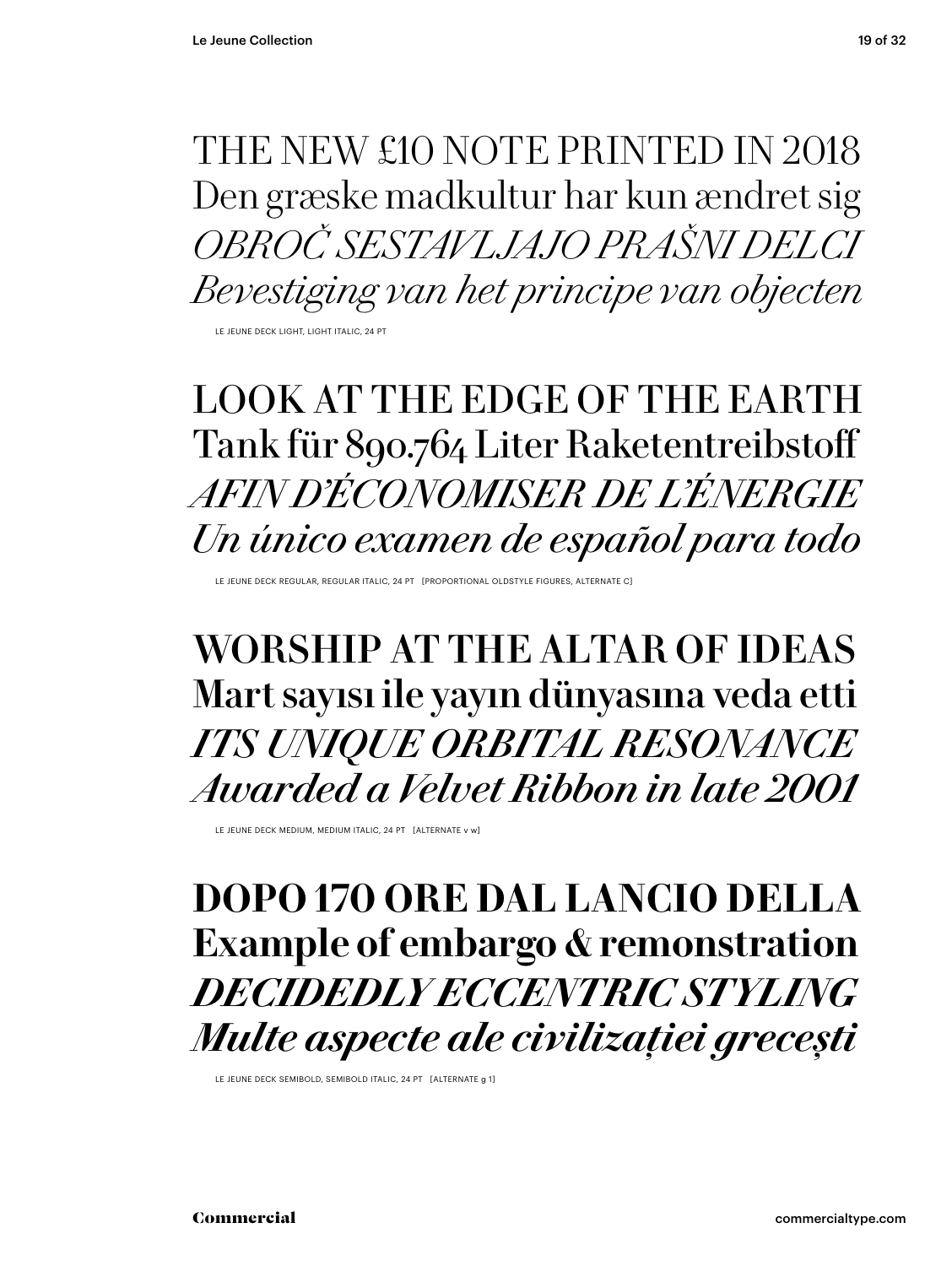### **COLLECTION DE L'HUMOUR NOIR Die Existenz von der Welt außerhalb** *AMBITIØSE SPILLEFILMSDEBUT Ef tunglið er á þriðja kvartili þýðir*

LE JEUNE DECK BOLD, BOLD ITALIC, 24 PT

### MUŻIĊIST U KITTIEB NORVEĠIŻI Rauhallinen helmikuu Helsingissä *MAIN SPECULATIVE CRITIQUES His brilliant (but crazy) plan had*

LE JEUNE DECK BLACK, BLACK ITALIC, 24 PT [THIN PARENTHESIS, ALTERNATE z]

AS TRADIÇÕES E ÉTICAS TAOISTAS Born in Zürich, he went to generate the *THIRD CANONICAL COMMENTARY Deliberate rejoining of kindling stave*

LE JEUNE DECK STENCIL, STENCIL ITALIC, 24 PT [CUT ALTERNATE Ç a c f g j k r s v]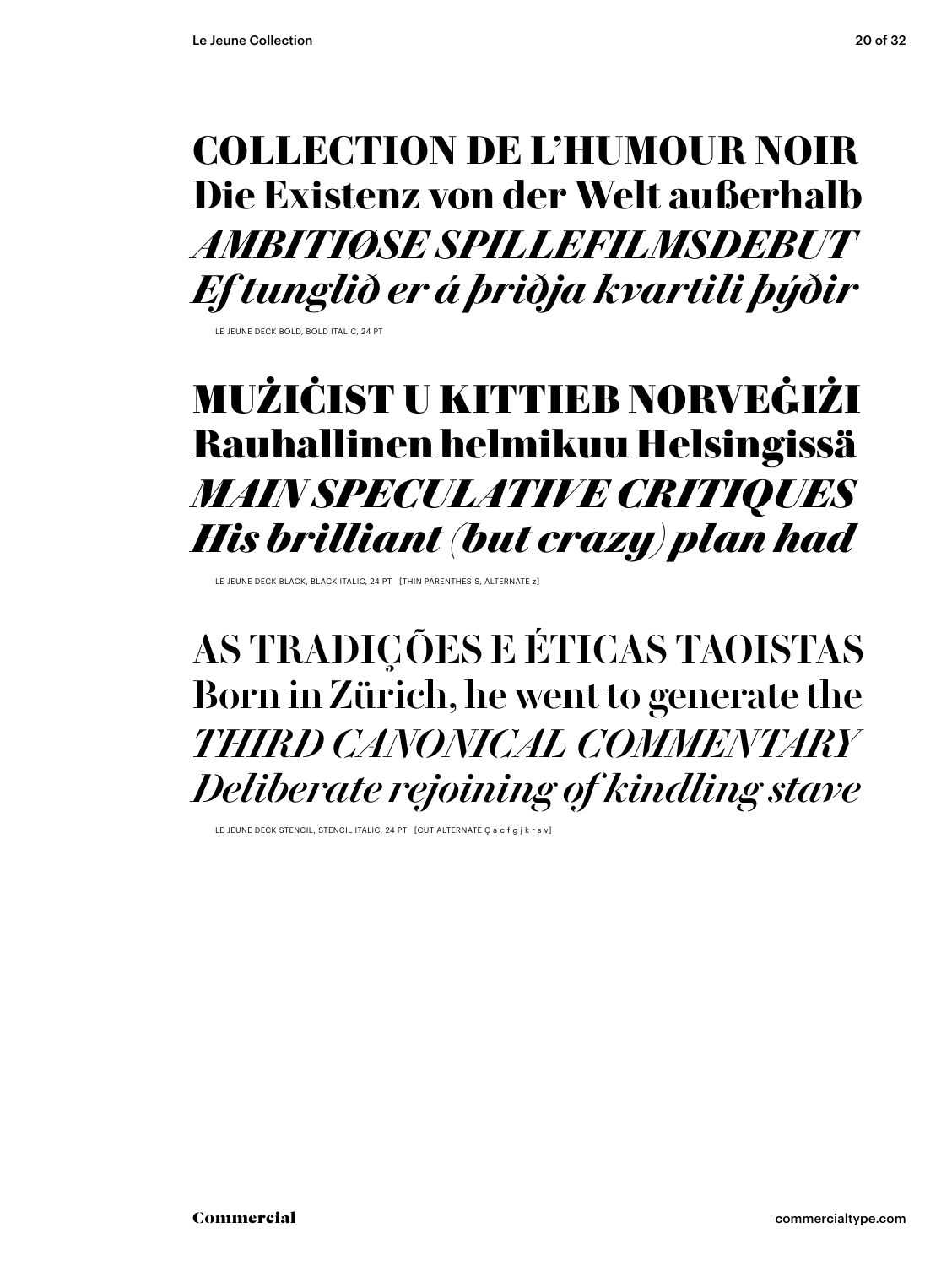### Erkenntnisvermögen

LE JEUNE DECK LIGHT, 48 PT [ALTERNATE k]

### Geheugenvervalsing LE JEUNE DECK REGULAR, 48 PT [ALTERNATE g]

# Anthropomorphize

### LE JEUNE DECK MEDIUM, 48 PT

## **Presuppositionally**

LE JEUNE DECK SEMIBOLD, 48 PT

### **Erdőgazdálkodási**  LE JEUNE DECK BOLD, 48 PT

respunzătoare

LE JEUNE DECK BLACK, 48 PT

## Kulmamäärityksen

LE JEUNE DECK STENCIL, 48 PT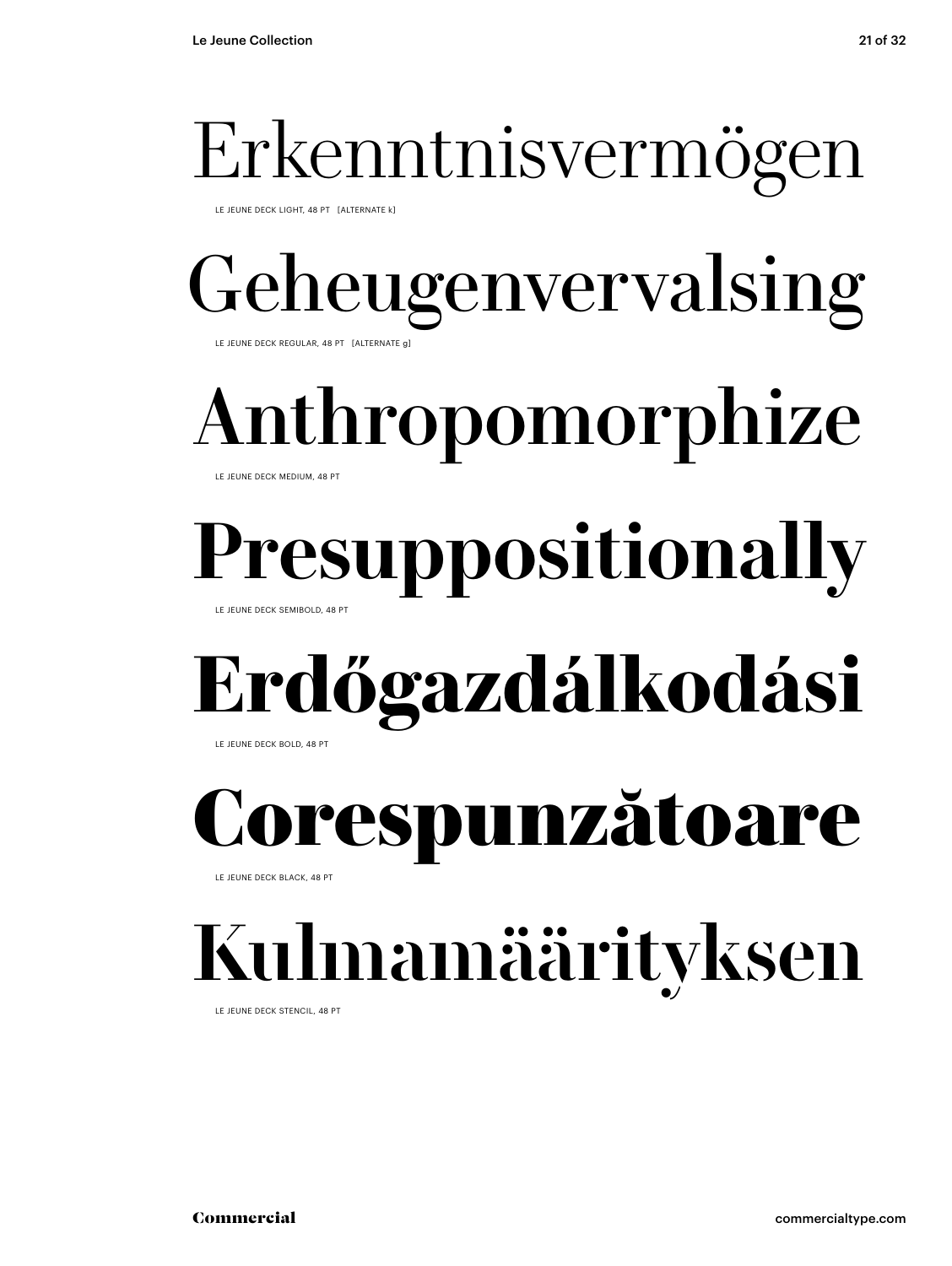*Stjörnufræðingarnir* 

**ELINE DECK LIGHT ITALIC, 48 PT** 

*Vraisemblablement* 

LE JEUNE DECK REGULAR ITALIC, 48 PT

*Einschlußkomplex*

LE JEUNE DECK MEDIUM ITALIC, 48 PT



LE JEUNE DECK SEMIBOLD ITALIC, 48 PT [ALTERNATE g]

*Johtopäätöksestä* 

LE JEUNE DECK BOLD ITALIC, 48 PT

*Retrocognitively* 

LE JEUNE DECK BLACK ITALIC, 48 PT

*Intellectualization* 

LE JEUNE DECK STENCIL ITALIC, 48 PT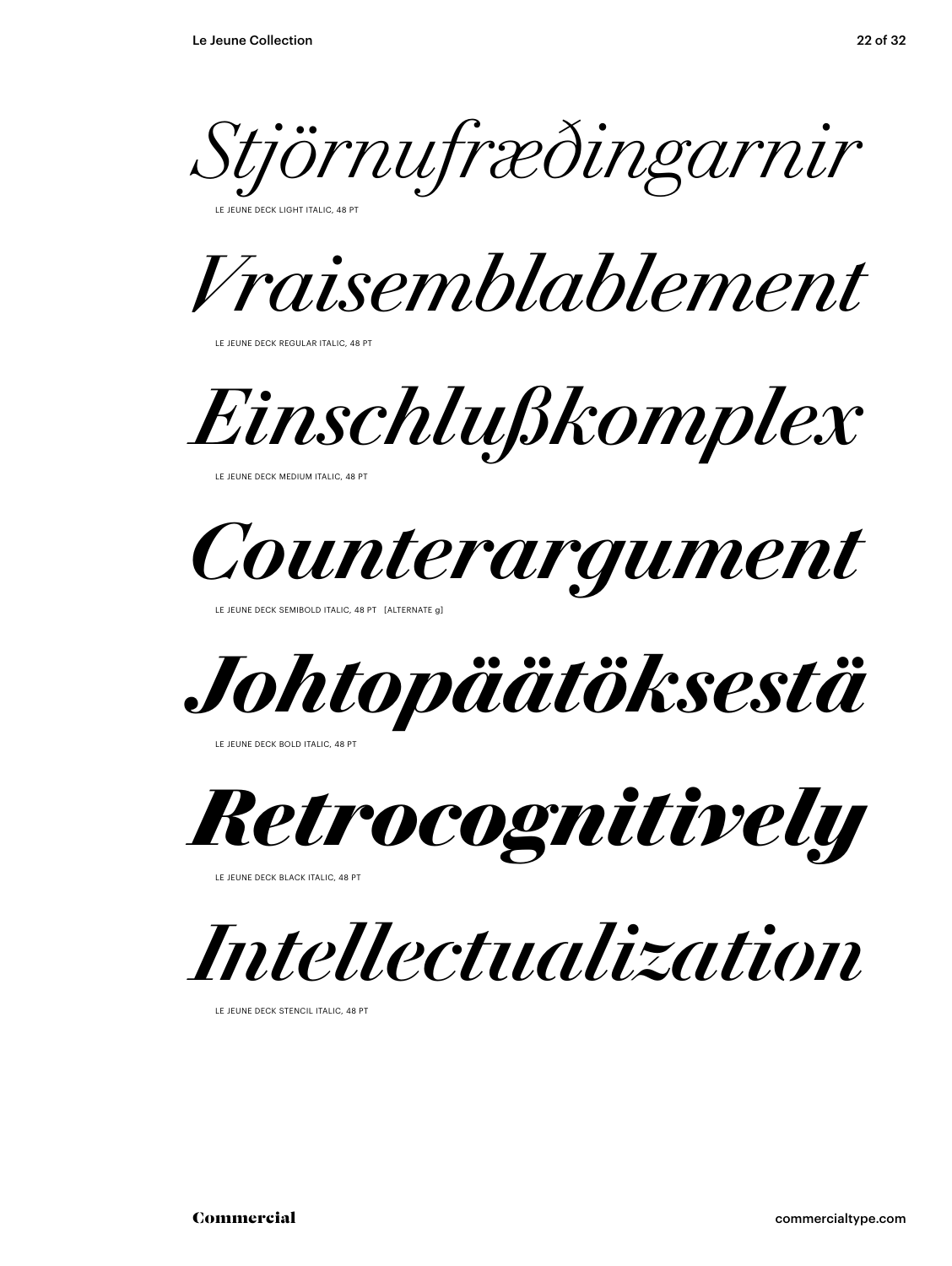### **Le Jeune** *Text*

After arriving in late 2011, *Vanity Fair* design director Chris Dixon took his time to gradually refresh the look of the magazine. Rather than undertaking a major redesign and launching it with a splash, he kept the visual identity of the magazine largely intact while improving the sections and navigation, and refining the aesthetic as a whole. Part of this evolution was a new display typeface: the original incarnation of Le Jeune debuted in the August and September 2013 issues, just in time for the magazine's 100th anniversary.

### **PUBLISHED** 2016

### **DESIGNED BY**

PAUL BARNES & CHRISTIAN SCHWARTZ STENCIL BY GREG GAZDOWICZ

**10 STYLES** 5 WEIGHTS W/ ITALICS

### **FEATURES**

PROPORTIONAL LINING FIGURES PROPORTIONAL OLDSTYLE FIGURES FRACTIONS (PREBUILT AND ARBITRARY) SUPERSCRIPT/SUBSCRIPT SMALL CAPS (ROMAN AND ITALIC)

Le Jeune Text is available in four weights, from Regular to a hefty Black weight. Greg Gazdowicz has added a stencil version in each optical size, inspired by the famed Modern-style stencil letters found throughout France. In their default form, the ball terminals have been abstracted to simple circles; more traditionminded designers will find a full set of 'cut' alternates available as well. Though we do not expect the Le Jeune Text Stencils to be used for running text, the stencil offers new possibilities for applications such as folios or even interface elements.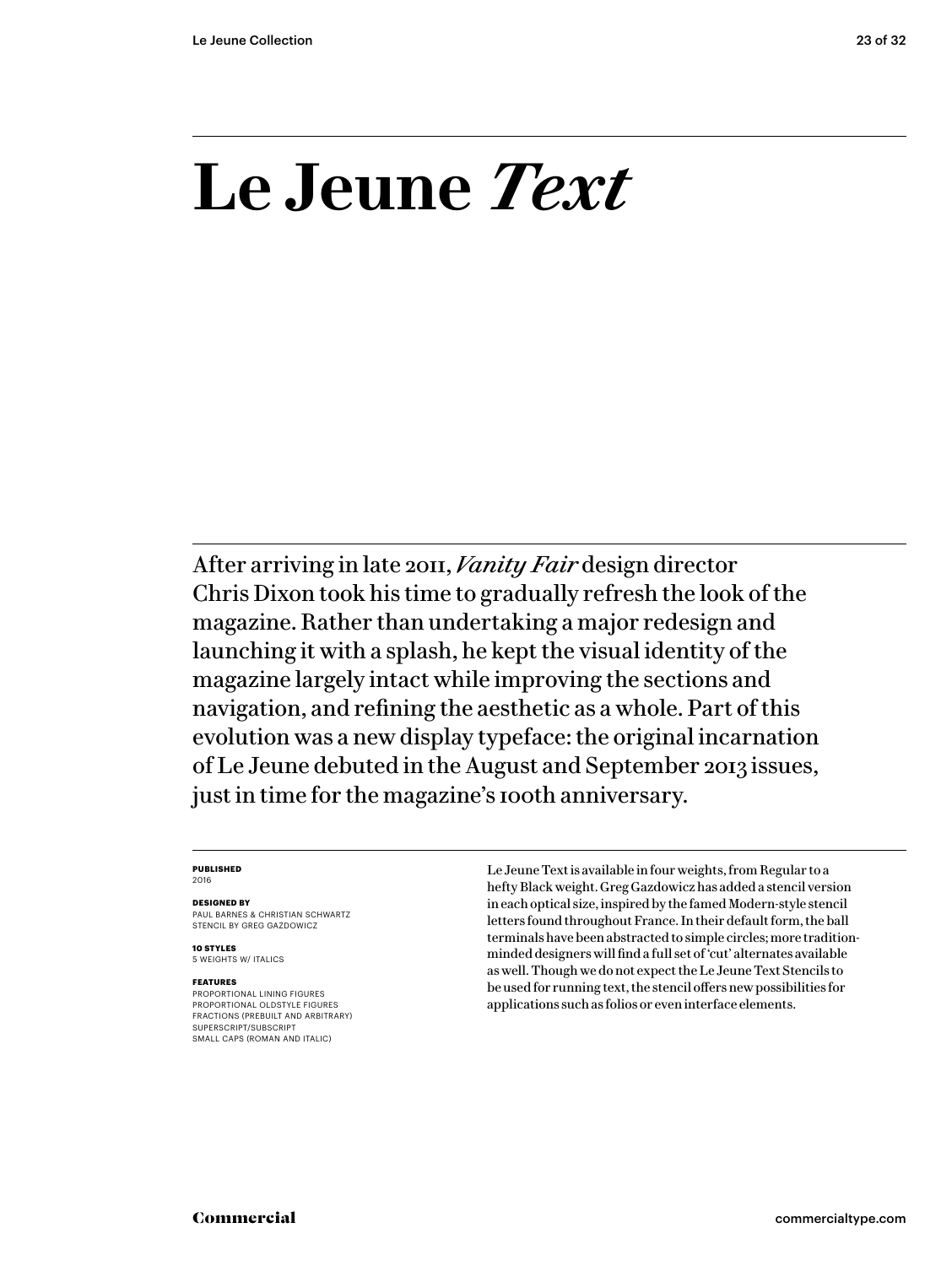IN 1971 IS 3.142 HECTARE DOOR DE RIJKSOVERHEID Un año más tarde, en 1989, volvió a proclamarse campeón *REFERENCES CHOPIN 'S PRÉLUDES & DANCE HALL Convoqué un congrès pour inviter les 70.000 adhérents*

LE JEUNE TEXT REGULAR, REGULAR ITALIC, 16 PT

**EXPLICITLY EXCLUDED IDEAS OF AN AESTHETIC Technical issues paralyzing New York Stock Exchange** *DÂNSUL VA SUSȚINE UN MECI VERBAL ȘI AMICAL Az együttes átlagosan évente tizenkét lemezt adott ki* LE JEUNE TEXT SEMIBOLD, SEMIBOLD ITALIC. 16 PT

**TRA I FINALISTI C'È ANCHE UN 1 ANNI ITALIANO Zeigt besonders große Künstlern und Vorbereitung** *PARA FESTAS MILÃO, PARA AMORES LUSITÂNIA Placerede forskellige objekter på følsomt fotopapir* LE JEUNE TEXT BOLD, BOLD ITALIC, 16 PT [ALTERNATE K g k]

BOÐIÐ ER UPP Á TÓNLIST OG ÝMISLEGT ANNAÐ Çocuklarımız okuma beceri konusunda ise 17 ülke *11 SUB-SAHARAN AFRICAN (MUSICAL) METERS Energy alternatives swiftly crystallized change*

LE JEUNE TEXT BLACK, BLACK ITALIC, 16 PT [THIN PARENTHESIS, ALTERNATE 1, ITALIC C v w z]

O MUSICÓLOGO TAMBÉM ANALISA AS QUESTÕES It was during her time spent with the Section d'Or that *IT GAVE RISE TO HIS 24 PRINCIPAL DISCIPLINES Un graphiste, urbaniste, écrivain & homme de lettres*

LE JEUNE TEXT STENCIL, STENCIL ITALIC, 16 PT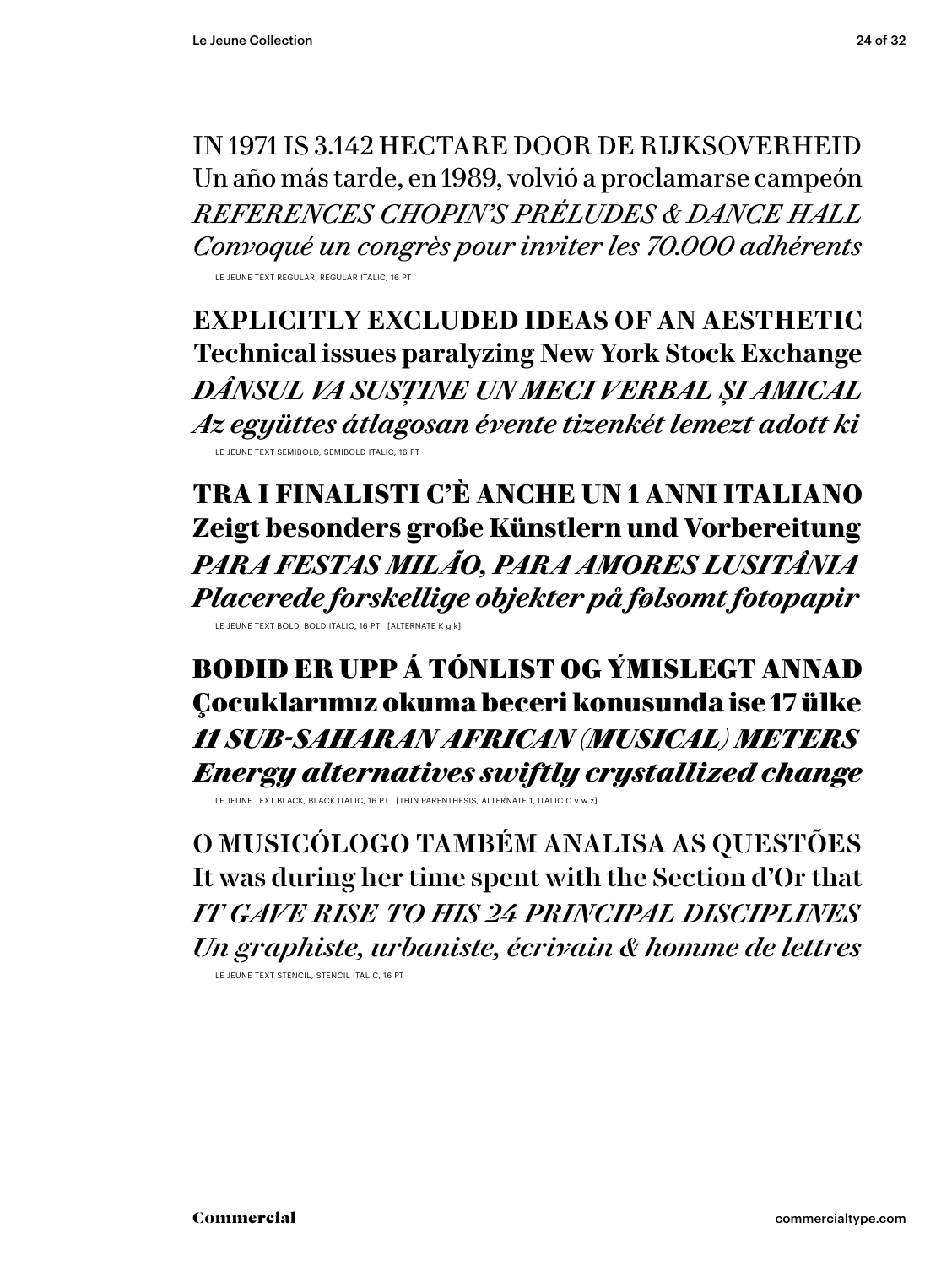BOLD

LE JEUNE TEXT REGULAR, REGULAR ITALIC, BOLD, 14/18 PT

the spanish war, which began in 1739, and the French war which soon followed it occasioned further increase of the debt, which, on the 31st of December 1748, after it had been concluded by the **Treaty of Aix-la-Chapelle**, amounted to £78,293,313. The most profound peace of the seventeen years of continuance had taken no more than £8,328,354 from it. A war of less than nine years' continuance added £31,338,689 to it (Refer to James Postlethwaite's *History of the Public Revenue*). During the administration of Mr. Pelham, the interest of the public debt was reduced from 4% to 3%; or at least measures were taken for reducing it, from four to three per cent; the sinking fund was increased, and some part of the public debt was paid off. In 1755, before the breaking out of the late war, the funded debt of Great Britain amounted to £72,289,673. On the 5th of January 1763, at the conclusion of the peace, the funded debt amounted to £122,603,336. The unfunded debt has been stated at £13,927,589. But the expense occasioned by the war did not end with the conclusion of the peace, so that though, on the 5th of January 1763, the funded debt was increased (partly by a new loan, and partly by funding a part of the unfunded debt) to £129,586,782, there still remained (according to the very well informed author of *Considerations on the Trade and F inances of Great Britain*) an unfunded debt which was brought to account in that and the following year of £975,017. In 1763, therefore, the public debt of Great Britain, funded and unfunded together, amounted, according to REGULAR SMALL CAPS REGULAR PROPORTIONAL LINING FIGURES REGULAR ITALIC PROPORTIONAL OLDSTYLE FIGURES ARCHAIC OLDSTYLE FIGURES REGULAR ITALIC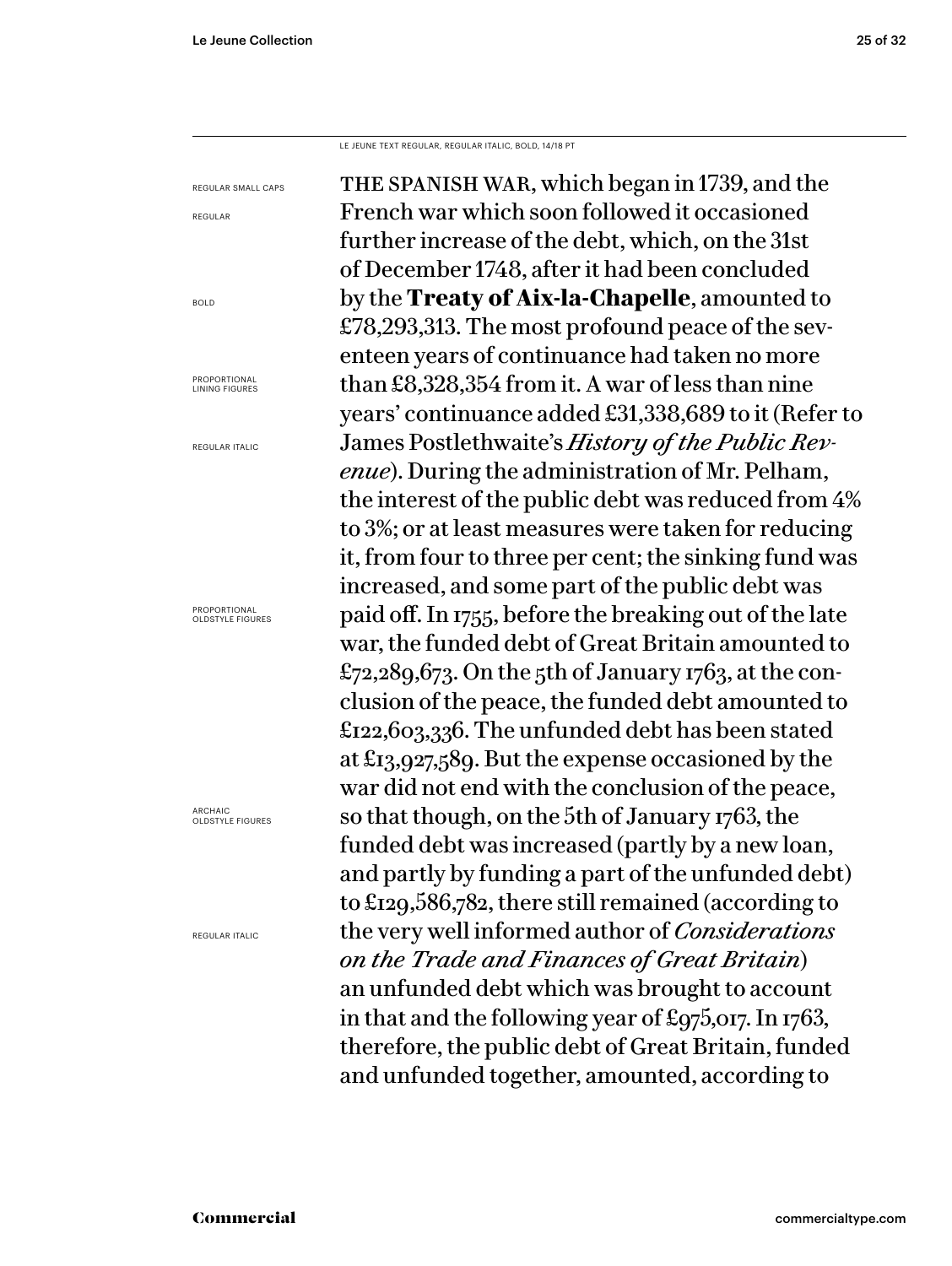LE JEUNE TEXT STENCIL, STENCIL ITALIC, 14/18 PT

the spanish war, which began in 1739, and the French war which soon followed it occasioned further increase of the debt, which, on the 31st of December 1748, after it had been concluded by the Treaty of Aix-la-Chapelle, amounted to £78,293,313. The most profound peace of the seventeen years of continuance had taken no more than £8,328,354 from it. A war of less than nine years' continuance added £31,338,689 to it (Refer to James Postlethwaite's *History of the Public Revenue*). During the administration of Mr. Pelham, the interest of the public debt was reduced from 4% to 3%; or at least measures were taken for reducing it, from four to three per cent; the sinking fund was increased, and some part of the public debt was paid off. In 1755, before the breaking out of the late war, the funded debt of Great Britain amounted to £72,289,673. On the 5th of January 1763, at the conclusion of the peace, the funded debt amounted to £122,603,336. The unfunded debt has been stated at £13,927,589. But the expense occasioned by the war did not end with the conclusion of the peace, so that though, on the 5th of January 1763, the funded debt was increased (partly by a new loan, and partly by funding a part of the unfunded debt) to £129,586,782, there still remained (according to the very well informed author of *Considerations on the Trade and Finances of Great Britain*) an unfunded debt which was brought to account in that and the following year of £975,017. In 1763, therefore, the public debt of Great Britain, STENCIL SMALL CAPS **STENCIL** PROPORTIONAL LINING FIGURES STENCIL ITALIC PROPORTIONAL OLDSTYLE FIGURES ARCHAIC OLDSTYLE FIGURES STENCIL ITALIC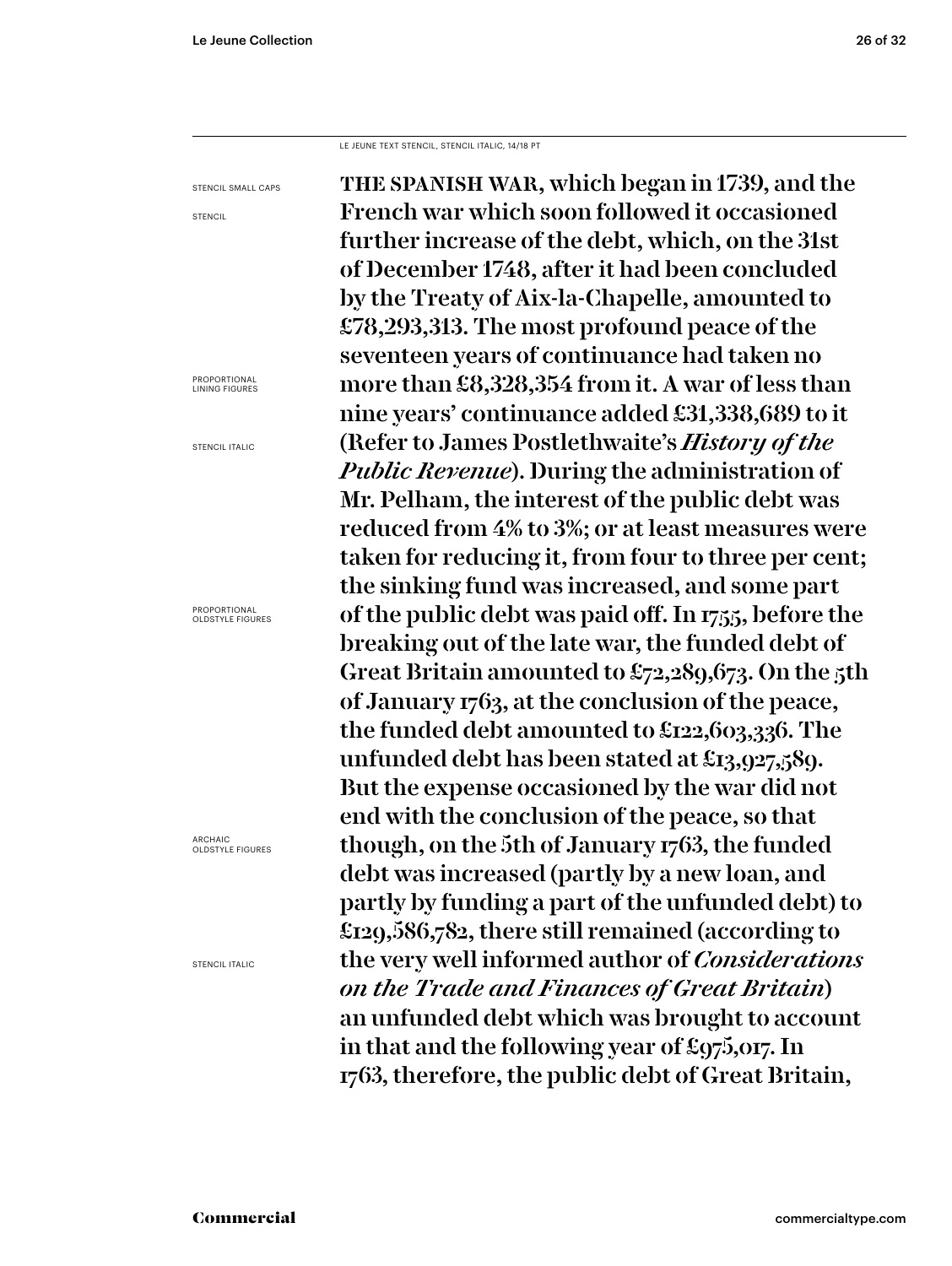EVERY INTRODUCTION to the problems of aesthetics begins by acknowledging the existence and claims of two methods of attack—the *general, philosophical, deductive*, which starts from a complete metaphysics and installs beauty in its place among the other great concepts; and the *empirical*, or *inductive*, which seeks to disengage a general principle of beauty from the objects of aesthetic experience and the facts of aesthetic enjoyment: an example of Fechner's "aesthetics from above & from below."

### **Methodologies of Aesthetics**

The first was the method of aesthetics par excellence. It was indeed only through the desire of an eighteenth-century philosopher, Baumgarten, to round out his "architectonic" of metaphysics that the science received its name, as designating the theory of knowledge in the form of feeling, parallel to that of "clear," logical thought. Kant, Schelling, and Hegel, again, made use of the concept of *the Beautiful* as a kind of keystone or cornice for their respective philosophical edifices. Aesthetics, then, came into being as the philosophy of the Beautiful, and it may be asked why this philosophical aesthetics does not suffice; why beauty should need for its understanding also an aesthetics "von unten." The answer is not that no system of philosophy is universally accepted, but that *the general aesthetic theories* have not, as yet at least, succeeded in answering the plain questions of "the plain man" in regard to concrete beauty. Kant, indeed, frankly denied that the explanation of concrete beauty, or "Doctrine of Taste," as he called it, was possible, while the various definers of beauty as "the union of the Real and the Ideal" "the expression of the Ideal to Sense," have done no more than he. No one of *these* aesthetic systems, in spite of volumes of so-called application of their principles to works of art, has been able to furnish a criterion of beauty. The criticism of the generations is summed up in the mild

LE JEUNE TEXT REGULAR, REGULAR ITALIC, BOLD, 10/13 PT LE JEUNE TEXT SEMIBOLD, SEMIBOLD ITALIC, BLACK, 10/13 PT

**Every introduction to the problems of aesthetics begins by acknowledging the existence and claims of two methods of attack—the** *general, philosophical, deductive***, which starts from a complete metaphysics and installs beauty in its place among the other great concepts; and the**  *empirical***, or** *inductive***, which seeks to disengage a general principle of beauty from the objects of aesthetic experience and the facts of aesthetic enjoyment: an example of Fechner's "aesthetics from above & from below."** 

### Methodologies of Aesthetics

**The first was the method of aesthetics par excellence. It was indeed only through the desire of an eighteenth-century philosopher, Baumgarten, to round out his "architectonic" of metaphysics that the science received its name, as designating the theory of knowledge in the form of feeling, parallel to that of "clear," logical thought. Kant, Schelling, and Hegel, again, made use of the concept of** *the Beautiful* **as a kind of keystone or cornice for their respective philosophical edifices. Aesthetics, then, came into being as the philosophy of the Beautiful, and it may be asked why this philosophical aesthetics does not suffice; why beauty should need for its understanding also an aesthetics "von unten." The answer is not that no system of philosophy is universally accepted, but that** *the general aesthetic theories* **have not, as yet at least, succeeded in answering the plain questions of "the plain man" in regard to concrete beauty. Kant, indeed, frankly denied that the explanation of concrete beauty, or "Doctrine of Taste," as he called it, was possible, while the various definers of beauty as "the union of the Real and the Ideal" "the expression of the Ideal to Sense," have done no more than he. No one of** *these* **aesthetic systems, in spite of volumes of so-called application of their principles to works of**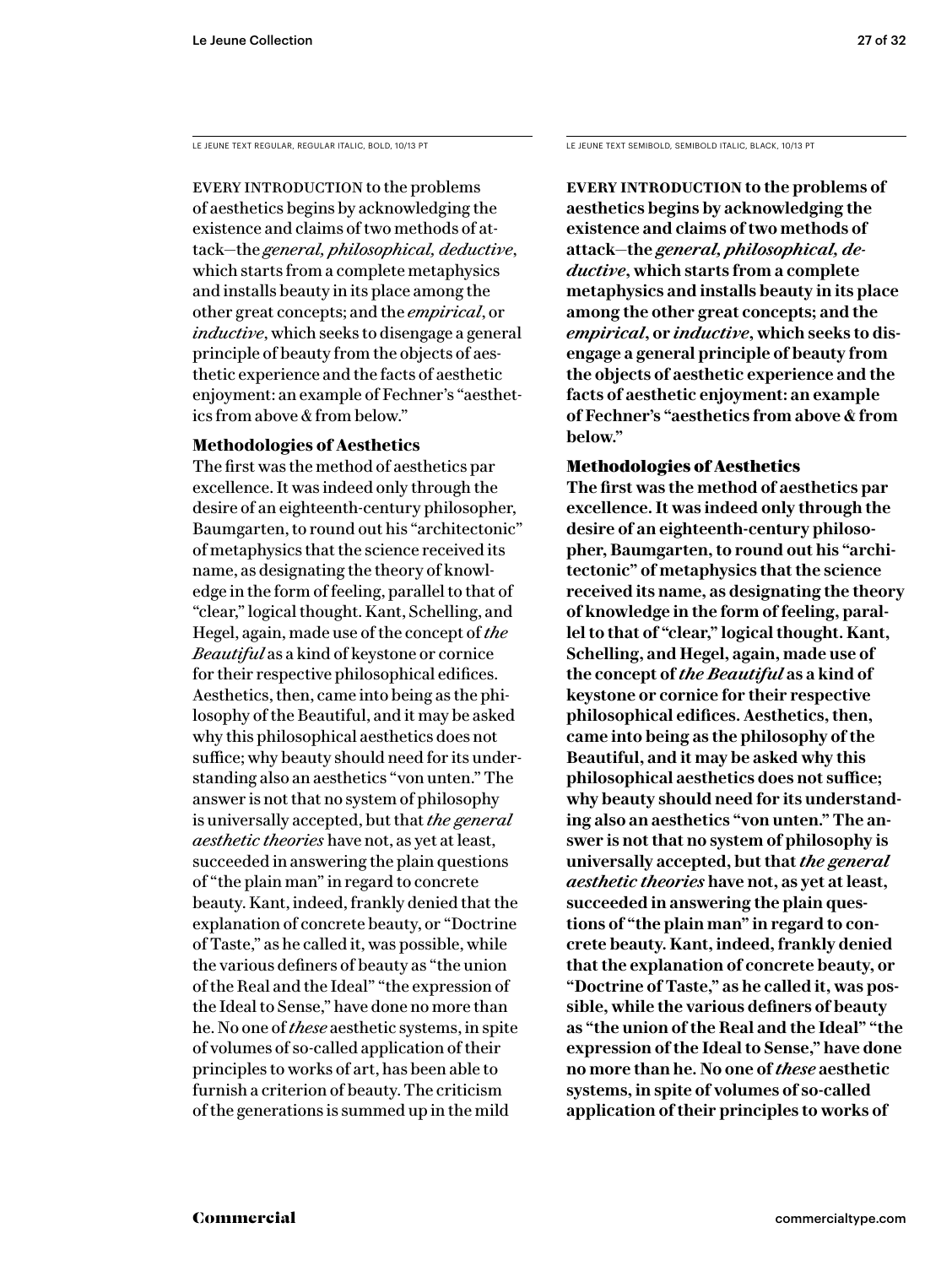**Every introduction to the problems of aesthetics begins by acknowledging the existence and claims of two methods of attack—the** *general, philosophical, deductive***, which starts from a complete metaphysics and installs beauty in its place among the other great concepts; and the** *empirical***, or** *inductive***, which seeks to disengage a general principle of beauty from the objects of aesthetic experience and the facts of aesthetic enjoyment: an example of Fechner's "aesthetics from above & from below."** 

*methodologies of aesthetics* **The first was the method of aesthetics par excellence. It was indeed only through the desire of an eighteenth-century philosopher, Baumgarten, to round out his "architectonic" of metaphysics that the science received its name, as designating the theory of knowledge in the form of feeling, parallel to that of "clear," logical thought. Kant, Schelling, and Hegel, again, made use of the concept of** *the Beautiful* **as a kind of keystone or cornice for their respective philosophical edifices. Aesthetics, then, came into being as the philosophy of the Beautiful, and it may be asked why this philosophical aesthetics does not suffice; why beauty should need for its understanding also an aesthetics "von unten." The answer is not that no system of philosophy is universally accepted, but that**  *the general aesthetic theories* **have not, as yet at least, succeeded in answering the plain questions of "the plain man" in regard to concrete beauty. Kant, indeed, frankly denied that the explanation of concrete beauty, or "Doctrine of Taste," as he called it, was possible, while the various definers of beauty as "the union of the Real and the Ideal" "the expression of the Ideal to Sense," have done no more than he. No one of** *these* **aesthetic** 

LE JEUNE TEXT BOLD, BOLD ITALIC, 10/13 PT LE JEUNE TEXT BLACK, BLACK ITALIC, 10/13 PT

Every introduction to the problems of aesthetics begins by acknowledging the existence and claims of two methods of attack—the *general, philosophical, deductive*, which starts from a complete metaphysics and installs beauty in its place among the other great concepts; and the *empirical*, or *inductive*, which seeks to disengage a general principle of beauty from the objects of aesthetic experience and the facts of aesthetic enjoyment: an example of Fechner's "aesthetics from above & from below."

*methodologies of aesthetics* The first was the method of aesthetics par excellence. It was indeed only through the desire of an eighteenth-century philosopher, Baumgarten, to round out his "architectonic" of metaphysics that the science received its name, as

LE JEUNE TEXT STENCIL, STENCIL ITALIC, 10/13 PT

EVERY INTRODUCTION to the problems of aesthetics begins by acknowledging the existence and claims of two methods of attack—the *general, philosophical, deductive*, which starts from a complete metaphysics and installs beauty in its place among the other great concepts; and the *empirical*, or *inductive*, which seeks to disengage a general principle of beauty from the objects of aesthetic experience and the facts of aesthetic enjoyment: an example of Fechner's "aesthetics from above & from below."

### *methodologies of aesthetics*

The first was the method of aesthetics par excellence. It was indeed only through the desire of an eighteenth-century philosopher, Baumgarten, to round out his "architectonic" of metaphysics that the science received its name, as designating the theory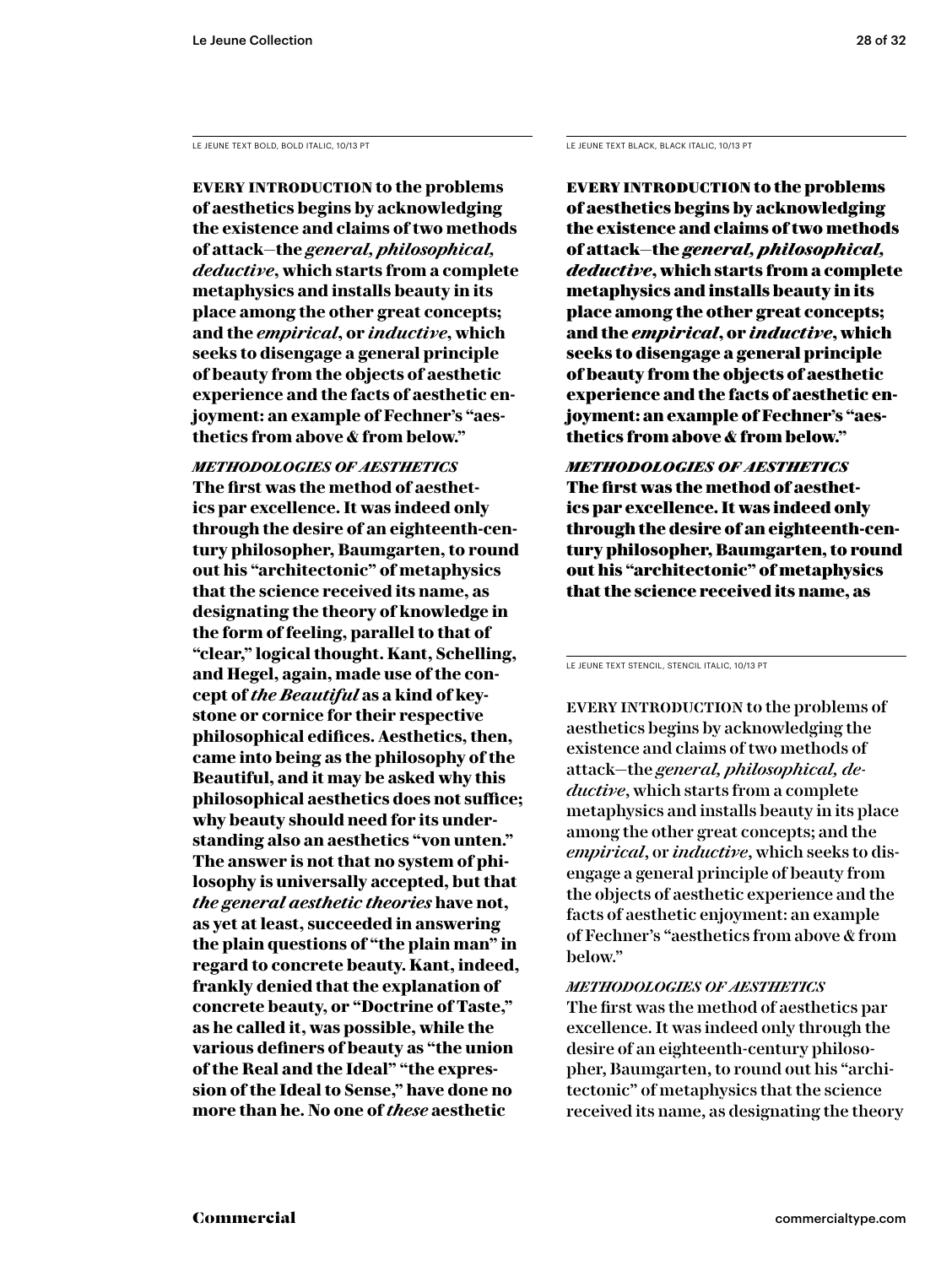EVERY INTRODUCTION to the problems of aesthetics begins by acknowledging the existence and claims of two methods of attack—the *general, philosophical, deductive*, which starts from a complete metaphysics and installs beauty in its place among the other great concepts; and the *empirical*, or *inductive*, which seeks to disengage a general principle of beauty from the objects of aesthetic experience and the facts of aesthetic enjoyment: an example of Fechner's "aesthetics from above & from below."

### **Methodologies of Aesthetics**

The first was the method of aesthetics par excellence. It was indeed only through the desire of an eighteenth-century philosopher, Baumgarten, to round out his "architectonic" of metaphysics that the science received its name, as designating the theory of knowledge in the form of feeling, parallel to that of "clear," logical thought. Kant, Schelling, and Hegel, again, made use of the concept of *the Beautiful* as a kind of keystone or cornice for their respective philosophical edifices. Aesthetics, then, came into being as the philosophy of the Beautiful, and it may be asked why this philosophical aesthetics does not suffice; why beauty should need for its understanding also an aesthetics "von unten."

### **The State of Criticism**

The answer is not that no system of philosophy is universally accepted, but that *the general aesthetic theories* have not, as yet at least, succeeded in answering the plain questions of "the plain man" in regard to concrete beauty. Kant, indeed, frankly denied that the explanation of concrete beauty, or "Doctrine of Taste," as he called it, was possible, while the various definers of beauty as "the union of the Real and the Ideal" "the expression of the Ideal to Sense," have done no more than he. No one of *these* aesthetic systems, in spite of volumes of so-called application of their principles to works of art, has been able to furnish a criterion of beauty. The criticism of the generations is summed up in the mild remark of Fechner, in his "Vorschule der Aesthetik," to the effect that the philosophical path leaves one in conceptions that, by reason of their generality, *do not well fit* the particular cases. And so it was that empirical aesthetics arose, which does not

LE JEUNE TEXT REGULAR, REGULAR ITALIC, BOLD, 9/12 PT LE JEUNE TEXT SEMIBOLD, SEMIBOLD ITALIC, BLACK, 9/12 PT

**EVERY INTRODUCTION to the problems of aesthetics begins by acknowledging the existence and claims of two methods of attack—the** *general, philosophical, deductive***, which starts from a complete metaphysics and installs beauty in its place among the other great concepts; and the** *empirical***, or** *inductive***, which seeks to disengage a general principle of beauty from the objects of aesthetic experience and the facts of aesthetic enjoyment: an example of Fechner's "aesthetics from above & from below."** 

### Methodologies of Aesthetics

**The first was the method of aesthetics par excellence. It was indeed only through the desire of an eighteenth-century philosopher, Baumgarten, to round out his "architectonic" of metaphysics that the science received its name, as designating the theory of knowledge in the form of feeling, parallel to that of "clear," logical thought. Kant, Schelling, and Hegel, again, made use of the concept of** *the Beautiful* **as a kind of keystone or cornice for their respective philosophical edifices. Aesthetics, then, came into being as the philosophy of the Beautiful, and it may be asked why this philosophical aesthetics does not suffice; why beauty should need for its understanding also an aesthetics "von unten."** 

### The State of Criticism

**The answer is not that no system of philosophy is universally accepted, but that** *the general aesthetic theories* **have not, as yet at least, succeeded in answering the plain questions of "the plain man" in regard to concrete beauty. Kant, indeed, frankly denied that the explanation of concrete beauty, or "Doctrine of Taste," as he called it, was possible, while the various definers of beauty as "the union of the Real and the Ideal" "the expression of the Ideal to Sense," have done no more than he. No one of** *these* **aesthetic systems, in spite of volumes of so-called application of their principles to works of art, has been able to furnish a criterion of beauty. The criticism of the generations is summed up in the mild remark of Fechner, in his "Vorschule der Aesthetik," to the effect that the philosophical path leaves one in conceptions that, by reason of their generality,** *do not well fit* **the**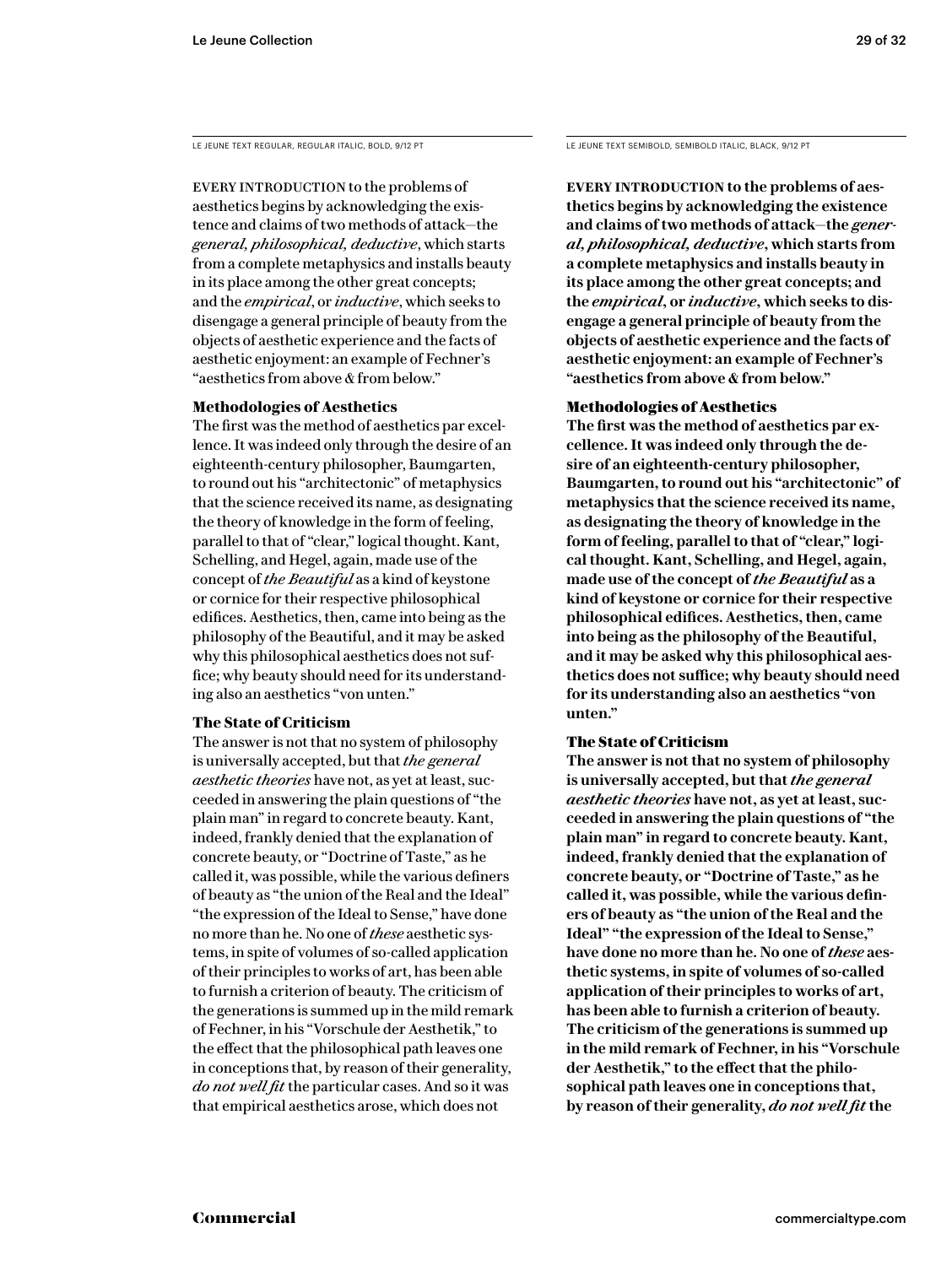*The increase of stock, which raises wages, tends to lower profit. Currently, when the stocks of many rich, zealous merchants are turned into the same trade, their mutual competition naturally tends to lower its profit towards zero; and when there is a like increase of stock in all the different trades carried on in the same society, the same competition must produce the same realized effect in them all.*

### **Rate of French Interest**

The legal rate of interest in France has not, during the course of the present century, been always regulated by the market rate. In 1720 interest was reduced from the twentieth to the fiftieth penny, or from five to two per cent. In 1724 it was raised to the thirtieth penny, or to *3 1/3 per cent.* In 1725 it was again raised to the twentieth penny, or to five per cent. In 1768 (during the administration of Mr. Laverdy) it was reduced to the twenty-fifth penny, or to four per cent. The Abbe Terray raised it afterwards to the old rate of five per cent. The supposed purpose of many of those violent reductions of interest was to prepare the way for reducing that of the public debts; a purpose which has sometimes been executed. France is perhaps in the present times not so rich a country as England; and though the legal rate of interest has in France frequently been lower than in England, the market rate has generally been higher; for there, as in other countries, they have several very safe and easy methods of evading the law.

### **A Word on Public Debts**

In 1693, during the reigns of King William and Queen Anne, an act was passed for borrowing one million upon an annuity of fourteen per cent, or of £140,000 a year for sixteen years. In 1691, an act was passed for borrowing a million upon annuities for lives, upon terms which in the present times would appear very advantageous. In 1695, the persons who had purchased those annuities were allowed to exchange them for others of ninety-six years upon paying into the Exchequer sixty-three pounds in the hundred. In 1720, the greater part of the other annuities for terms of years both long and short were subscribed into the same fund. The long annuities at that time amounted to £666,821.8s.3<sup>1</sup>/2d. a year. On the 5th of January 1775, the remainder of them, or what was not

*The increase of stock, which raises wages, tends to lower profit. Currently, when the stocks of many rich, zealous merchants are turned into the same trade, their mutual competition naturally tends to lower its profit towards zero; and when there is a like increase of stock in all the different trades carried on in the same society, the same competition must produce the same realized effect in them all.*

### **Rate of French Interest**

The legal rate of interest in France has not, during the course of the present century, been always regulated by the market rate. In 1720 interest was reduced from the twentieth to the fiftieth penny, or from five to two per cent. In 1724 it was raised to the thirtieth penny, or to *3 1/3 per cent.* In 1725 it was again raised to the twentieth penny, or to five per cent. In 1768 (during the administration of Mr. Laverdy) it was reduced to the twenty-fifth penny, or to four per cent. The Abbe Terray raised it afterwards to the old rate of five per cent. The supposed purpose of many of those violent reductions of interest was to prepare the way for reducing that of the public debts; a purpose which has sometimes been executed. France is perhaps in the present times not so rich a country as England; and though the legal rate of interest has in France frequently been lower than in England, the market rate has generally been higher; for there, as in other countries, they have several very safe and easy methods of evading the law.

### **A Word on Public Debts**

In 1693, during the reigns of King William and Queen Anne, an act was passed for borrowing one million upon an annuity of fourteen per cent, or of £140,000 a year for sixteen years. In 1691, an act was passed for borrowing a million upon annuities for lives, upon terms which in the present times would appear very advantageous. In 1695, the persons who had purchased those annuities were allowed to exchange them for others of ninety-six years upon paying into the Exchequer sixty-three pounds in the hundred. In 1720, the greater part of the other annuities for terms of years both long and short were subscribed into the same fund. The long annuities at that time amounted to £666,821.8s.3½d. a year. On the 5th of January 1775, the remainder of them, or what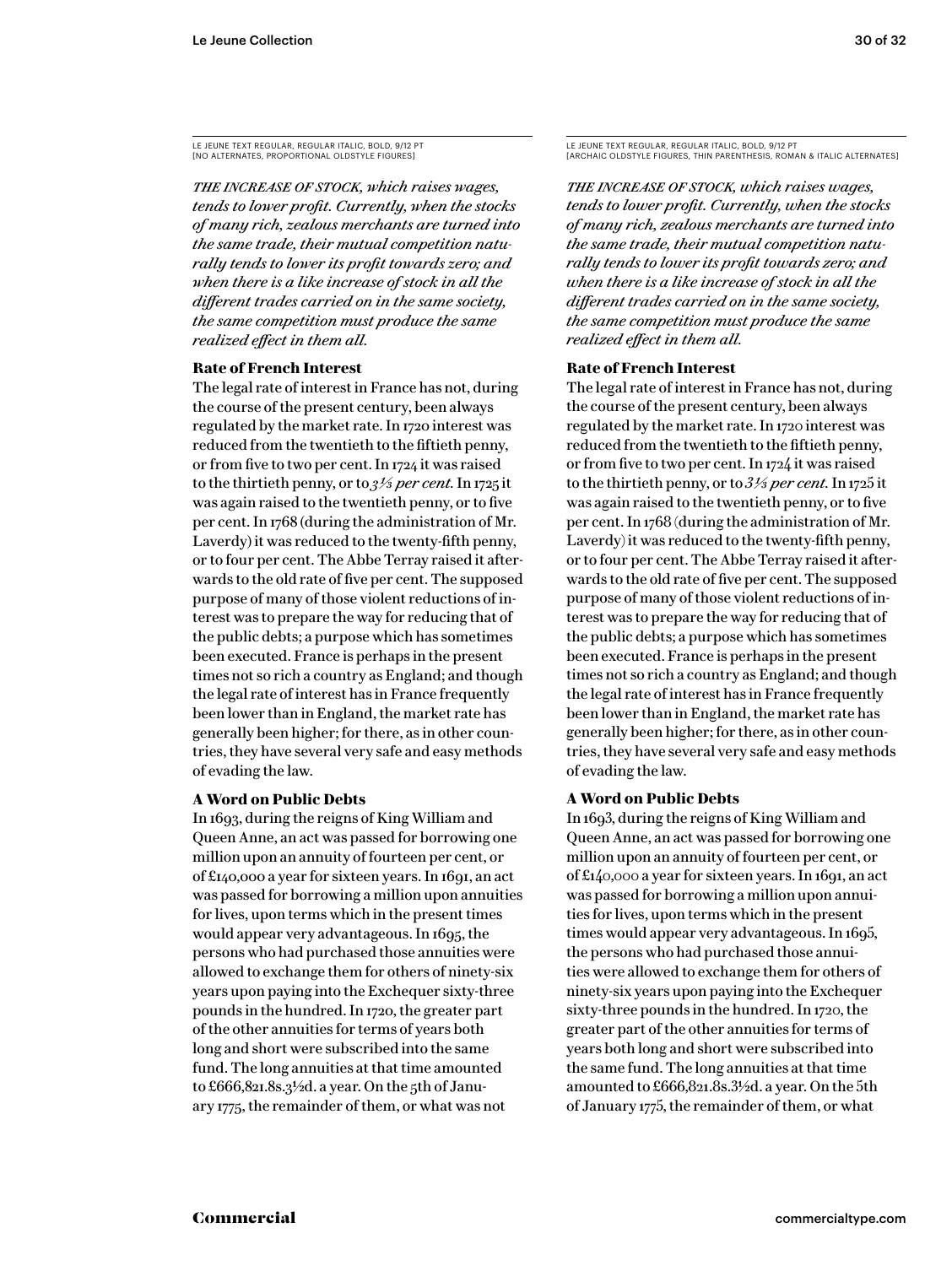EVERY INTRODUCTION to the problems of aesthetics begins by acknowledging the existence and claims of two methods of attack—the *general, philosophical, deductive*, which starts from a complete metaphysics and installs beauty in its place among the other great concepts; and the *empirical*, or *inductive*, which seeks to disengage a general principle of beauty from the objects of aesthetic experience and the facts of aesthetic enjoyment: an example of Fechner's "aesthetics from above & from below."

### **Methodologies of Aesthetics**

The first was the method of aesthetics par excellence. It was indeed only through the desire of an eighteenth-century philosopher, Baumgarten, to round out his "architectonic" of metaphysics that the science received its name, as designating the theory of knowledge in the form of feeling, parallel to that of "clear," logical thought. Kant, Schelling, and Hegel, again, made use of the concept of *the Beautiful* as a kind of keystone or cornice for their respective philosophical edifices. Aesthetics, then, came into being as the philosophy of the Beautiful, and it may be asked why this philosophical aesthetics does not suffice; why beauty should need for its understanding also an aesthetics "von unten."

### **The State of Criticism**

The answer is not that no system of philosophy is universally accepted, but that *the general aesthetic theories* have not, as yet at least, succeeded in answering the plain questions of "the plain man" in regard to concrete beauty. Kant, indeed, frankly denied that the explanation of concrete beauty, or "Doctrine of Taste," as he called it, was possible, while the various definers of beauty as "the union of the Real and the Ideal" "the expression of the Ideal to Sense," have done no more than he. No one of *these* aesthetic systems, in spite of volumes of so-called application of their principles to works of art, has been able to furnish a criterion of beauty. The criticism of the generations is summed up in the mild remark of Fechner, in his "Vorschule der Aesthetik," to the effect that the philosophical path leaves one in conceptions that, by reason of their generality, *do not well fit* the particular cases. And so it was that empirical aesthetics arose, which does not seek to answer those plain questions as to the enjoyment of concrete beauty down to its simplest forms, to which philosophical aesthetics had been inadequate. But it is clear that neither has empirical aesthetics said the last word concerning beauty. Criticism is still in a chaotic state that would be impossible if aesthetic theory were firmly grounded. This situation appears to me to be due to the inherent inadequacy and inconclusiveness of empirical aesthetics when it stands alone; the grounds of this

LE JEUNE TEXT REGULAR, REGULAR ITALIC, BOLD, 8/10.5 PT LE JEUNE TEXT SEMIBOLD, SEMIBOLD ITALIC, BLACK, 8/10.5 PT

**Every introduction to the problems of aesthetics begins by acknowledging the existence and claims of two methods of attack—the** *general, philosophical, deductive***, which starts from a complete metaphysics and installs beauty in its place among the other great concepts; and the** *empirical***, or** *inductive***, which seeks to disengage a general principle of beauty from the objects of aesthetic experience and the facts of aesthetic enjoyment: an example of Fechner's "aesthetics from above & from below."** 

### Methodologies of Aesthetics

**The first was the method of aesthetics par excellence. It was indeed only through the desire of an eighteenth-century philosopher, Baumgarten, to round out his "architectonic" of metaphysics that the science received its name, as designating the theory of knowledge in the form of feeling, parallel to that of "clear," logical thought. Kant, Schelling, and Hegel, again, made use of the concept of** *the Beautiful* **as a kind of keystone or cornice for their respective philosophical edifices. Aesthetics, then, came into being as the philosophy of the Beautiful, and it may be asked why this philosophical aesthetics does not suffice; why beauty should need for its understanding also an aesthetics "von unten."** 

### The State of Criticism

**The answer is not that no system of philosophy is universally accepted, but that** *the general aesthetic theories* **have not, as yet at least, succeeded in answering the plain questions of "the plain man" in regard to concrete beauty. Kant, indeed, frankly denied that the explanation of concrete beauty, or "Doctrine of Taste," as he called it, was possible, while the various definers of beauty as "the union of the Real and the Ideal" "the expression of the Ideal to Sense," have done no more than he. No one of** *these* **aesthetic systems, in spite of volumes of so-called application of their principles to works of art, has been able to furnish a criterion of beauty. The criticism of the generations is summed up in the mild remark of Fechner, in his "Vorschule der Aesthetik," to the effect that the philosophical path leaves one in conceptions that, by reason of their generality,** *do not well fit* **the particular cases. And so it was that empirical aesthetics arose, which does not seek to answer those plain questions as to the enjoyment of concrete beauty down to its simplest forms, to which philosophical aesthetics had been inadequate. But it is clear that neither has empirical aesthetics said the last word concerning beauty. Criticism is still in a chaotic state that would be impossible if aesthetic theory were firmly grounded. This situation appears to me to be due to the inherent inadequacy and inconclusiveness of empirical aesthetics when it stands alone; the grounds of this**